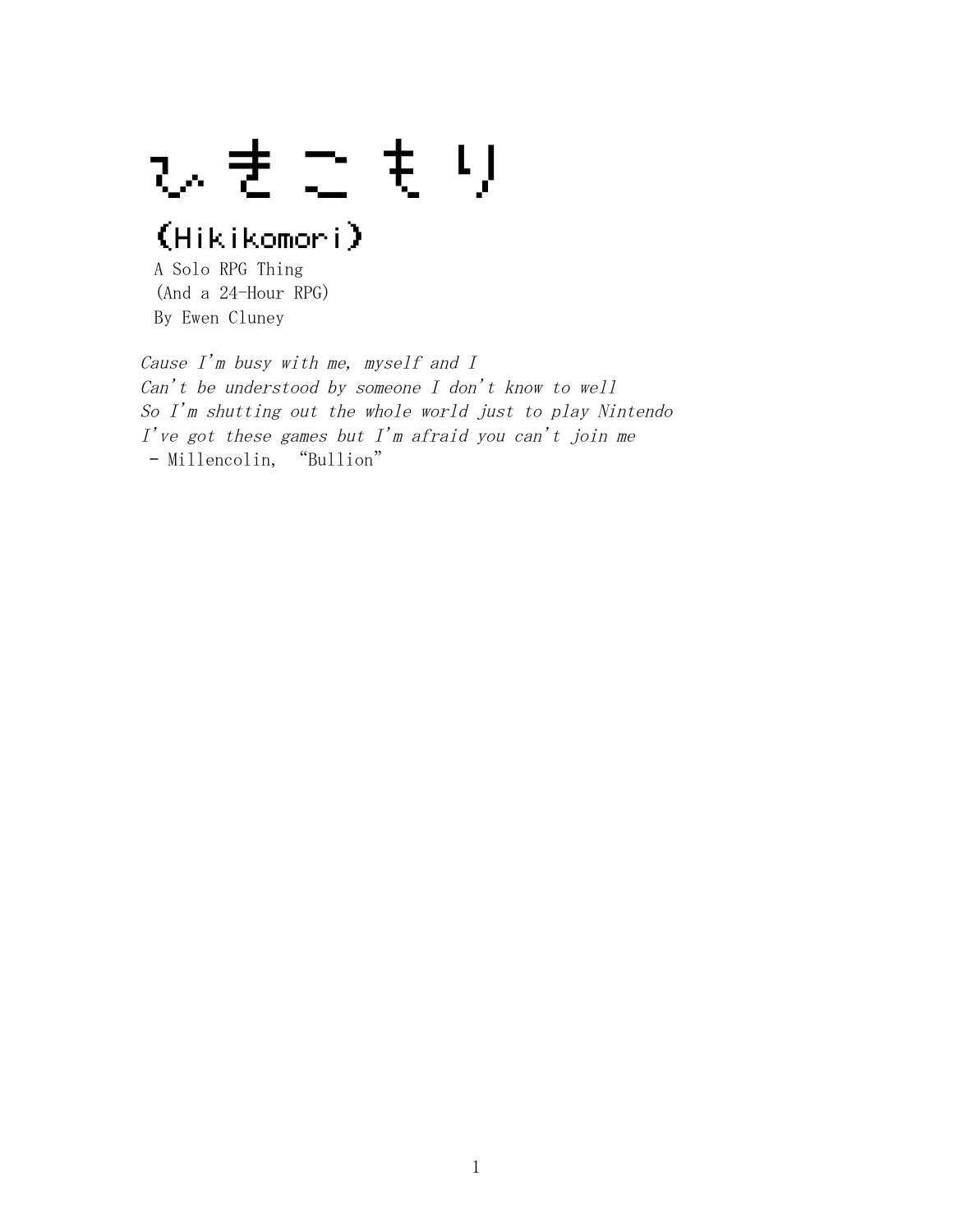## Introduction

The term *hikikomori* refers to a phenomenon that's become a problem in Japan, where adolescents and young adults (mostly but not entirely guys) start seeking social isolation, shying away from normal human contact as much as possible in favor of hiding in their rooms. Some of them have hobbies that keep them busy, while others just stare at the ceiling. I could try to go into detail about this, but (1) this is a 24-hour RPG and as of 2:20 p.m. PST on Monday, June 12, 2006 I'm on the clock, and  $(2)$  I'd probably screw it up, especially since a lot of my sense of what a *hikikomori* is like comes from the novel NHK ni Youkoso ("Welcome to the NHK") by Tatsuhiro Takimoto (which I recommend reading for reference… if you happen to be able to read Japanese). For some info on the subject that's somewhat better than anything I could write, either do a Google search, or look here:

<http://en.wikipedia.org/wiki/Hikikomori>

Jhonen Vasquez' comic Jhonny The Homicidal Maniac probably played into this a little bit too, especially with the imaginary friends.

Anyway, this game is a "solo RPG," which admittedly is kind of an oxymoron. But I figured that if I'm going to make a game about antisocial shut-ins, it ought to be a game you could play by yourself. In this game you'll be rolling dice (you'll need plenty of ten-sided dice) and following instructions to generate events, making some choices about those and rolling a few more dice, and then writing a fictional diary entry based on the results. Out of necessity it's not as open-ended as a normal RPG, but then it's mostly a writing exercise. You can write on paper, type them up, or put them in a blog. Needless to say  $I'$  m curious what the results will be like, but you can do whatever you want with them.

By default, the game ends after your character goes through seven unusually eventful days. One of the ways in which it's like a typical RPG is that there isn't any particular way to "win." If you want your character to get out of his rut and rejoin society, or stay the same, or kill himself, or whatever, you can try to steer him that way, but a lot of stuff will come down to how the dice fall. The real game is turning all this nonsense into coherent writing.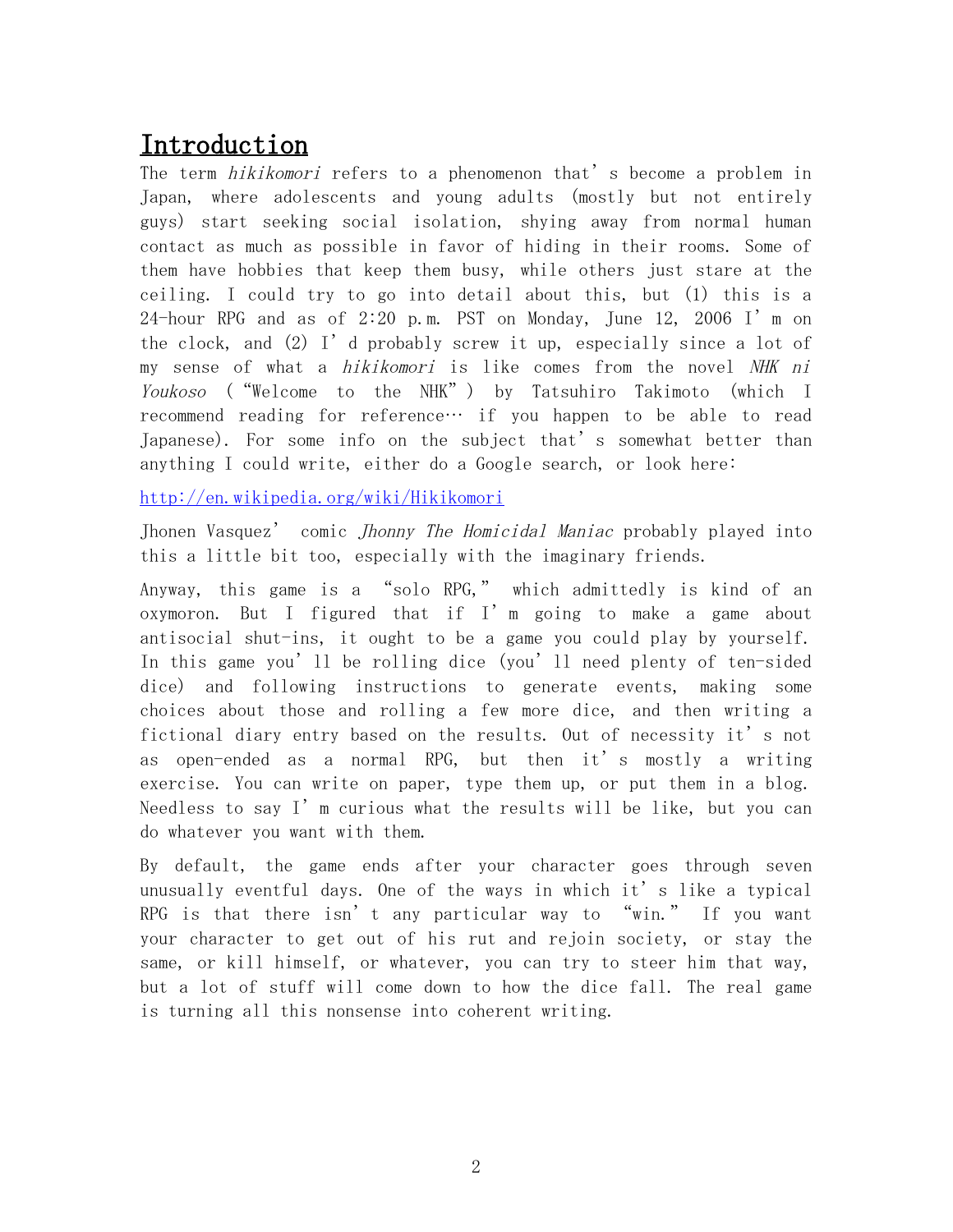## Hikikomori Creation

The first step is to come up with your hikikomori character as a starting point. While the hikikomori phenomenon is most common in Japan (there's supposedly at least 50,000 there), similar things are happening in South Korea, Taiwan, and Hong Kong, and it's not unthinkable for it to happen in any post-industrial country. So, your character doesn't have to be Japanese if you don't want him to be. "He" also doesn't necessarily have to be a guy, though hikikomori are mostly male in real life. Hell, have him be an androgynous alien with psychic powers if that's really what you want. Whoever, whatever he is, come up with as many or as few biographical details as you wish; you're the one who has to write about this guy.

You start with a stat called **Hope**, which begins at 3d10. Write it down wherever you're planning to write things down, but like everything else, you should write it down in such a way that you can erase/change it later.

Next, you need to get some Traits. These are various "things" that affect your character's life, and they're the meat of the game. Some are good, some are bad, and some are a bit of both, depending. Look at the table below; pick one that you like, and then roll 1d10 twice to get two more. If you wind up with the same one twice, roll again until you get one that isn't a duplicate. Refer to the Traits section for instructions on what you do to initialize each Trait. Most traits start with a rating of 3d10.

| $1 - 2$ | Obsessive Hobby   |
|---------|-------------------|
| 3       | Rescuer           |
| 4       | Imaginary Friend  |
| 5       | Perversion        |
| 6       | Suicidal Thoughts |
| 7       | Vice              |
| 8       | Delusion          |
| 9       | Health Problem    |
| 10      | Real Friend       |

You can gain additional Traits and have your existing Traits change their ratings and such over the course of the game, though you have little control over this. Although you can't have more than one of the same Trait at the start of the game, you can if you gain them during the game, though they have to be different instances. If you have an Obsessive Hobby and gain another Obsessive Hobby, they should be for two different hobbies.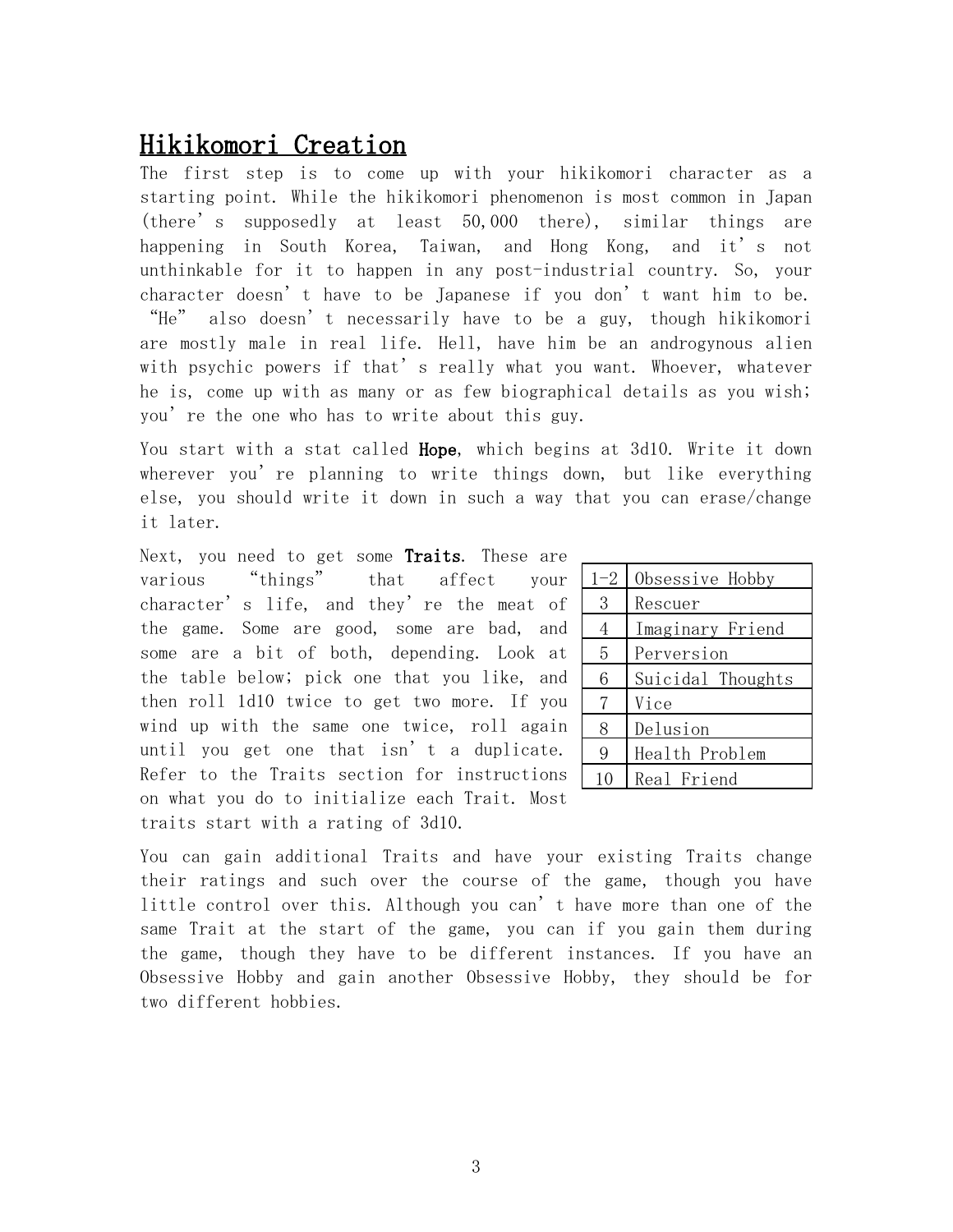## Gameplay

In this game you go through seven days in the life of your hikikomori. Each day you get to pick three actions to attempt, and three of your Traits will be trying to exert some kind of influence over you.

## Rolling Dice

Throughout the game you'll be rolling lots of ten-sided dice to see what happens. Sometimes the game will ask you to simply roll a d10 and look at the result. Other times it will ask you to roll the dice of your Hope or of a Trait. And sometimes it'll ask that you roll the dice of two different things and compare them; this is called an "opposed roll," and the margin by which one exceeds the other is usually important.

## Their Actions

Go through your Traits, roll their dice, and organize them from highest to lowest. The three with the highest rolls are the ones that act during that day. For each of these, look at the **Trait Actions** section of their entry in the Traits section. If you have more than ten Traits, get rid of the ones in excess of ten that roll lowest.

## Your Actions

Each day, you get to try to do three things. You can pick Generic Actions or Trait-Specific Actions, in any combination. Generic actions are listed below, and Trait-Specific Actions are listed in the Traits section under the "Player Actions" section of each Trait description. In both cases, some of these can be used to counter actions brought against you by your Traits.

Also, a given action can only be used once per day. The only exception is if you have two or more of the same Trait. If you have two Imaginary Friends, you can use the Placate action twice in one day, once on each of them.

### Narrating

Once you have all your actions and results figured out for that day, it's time to write your diary entry. The system is just meant to give you an outline and some cues; it's up to you to flesh things out and give narrative weight and so on to what comes out of all the charts and numbers and rolling.

I haven't actually tested this out yet (it being a 24-hour RPG and all), so it's hard to give much in the way of tips, but one thing I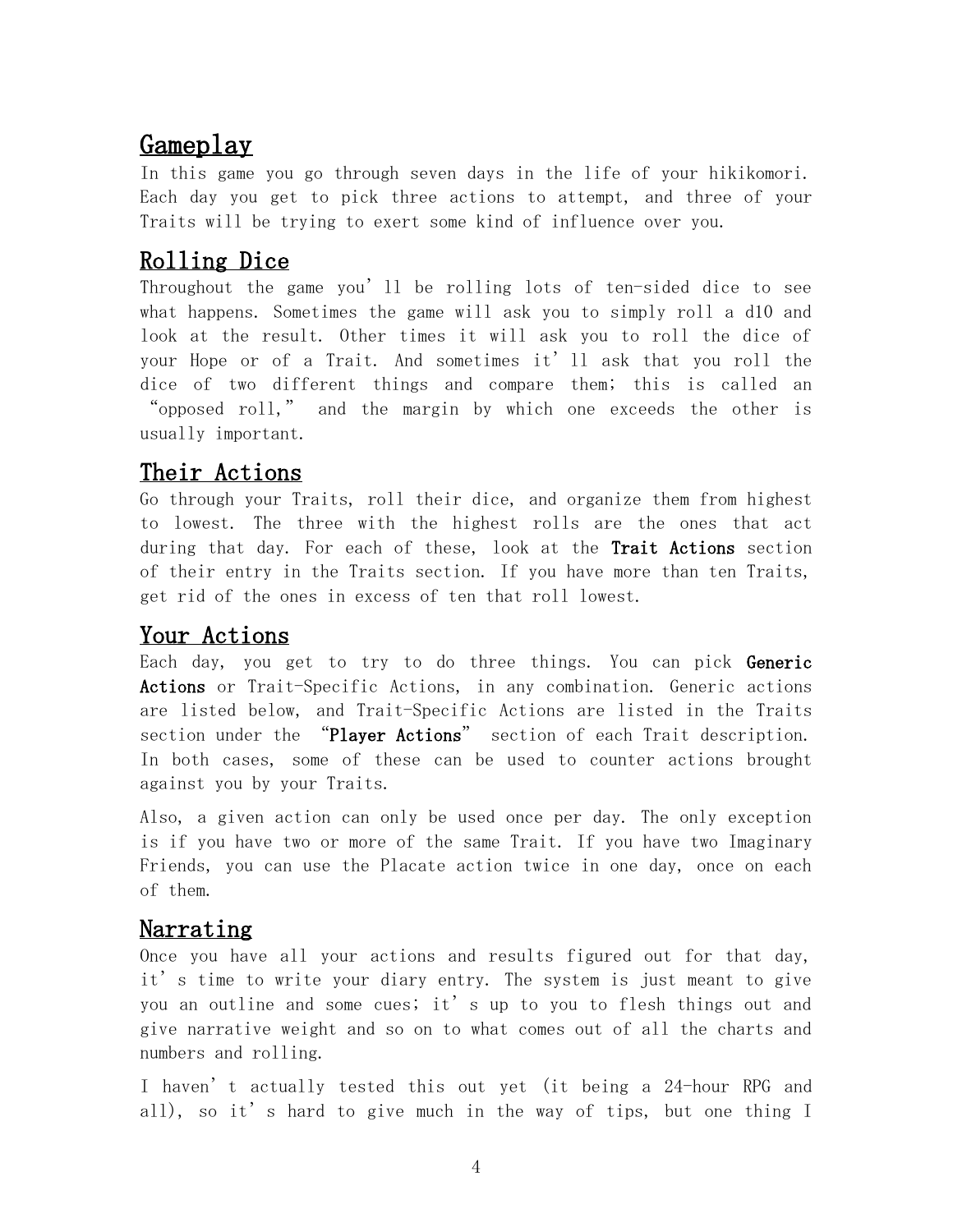will point out is that when you erase a Trait and later wind up gaining another of the same kind of Trait, you can treat it as though whatever it was went away and came back. So, say that Izumi, the girl who keeps bugging you to go outside (a Rescuer), finally got scared away by your lolicon fetish. If you go with the Do Nothing action you wind up getting a new Rescuer trait, in the story you can treat it as though Izumi decided to come back. (And if the Rescuer archetype is different, well, it means she's changed her attitude, and maybe something happened to her in the meantime.)

Also, while you have to determine the actions of your Traits first and then those you take yourself, you can narrate them in any order you like.

## The End

At the end of your seven simulated days, look at your character's Hope.

If it's gotten down to zero dice, he's lost all hope and will never recover. If you want him to commit suicide you can go that route, but any remaining Rescuers and Real Friends have a chance to intervene as usual. Otherwise he'll just waste away until he runs out of relatives to leech off of.

If it's gotten up to ten or more dice, he's "cured" of being a hikikomori, and moves on with his life.

If it's between 1 and 9, roll your Hope dice and look at the following table.

| $1 - 9$   | Nothing changes, and you feel thoroughly hopeless do to        |
|-----------|----------------------------------------------------------------|
|           | anything about it.                                             |
| $10 - 19$ | Nothing changes.                                               |
| $20 - 29$ | Nothing changes, though it might some day.                     |
| $30 - 39$ | You' re able to take some baby steps out of that door, and     |
|           | some day you might get further.                                |
| $40 - 49$ | You' re still a very unsocial person, but you' ve found a way  |
|           | to live that suits you.                                        |
| $50 - 65$ | Being around people still bugs you a bit, but you can manage a |
|           | relatively normal life as long as you can have some quiet time |
|           | now and then.                                                  |
| $66 - 79$ | You feel completely lost, but you now know that the answers    |
|           | lie outside your room.                                         |
| 80-89     | You can finally move on. You're not sure what you want to do   |
|           | with your life, but you' re not about to give up.              |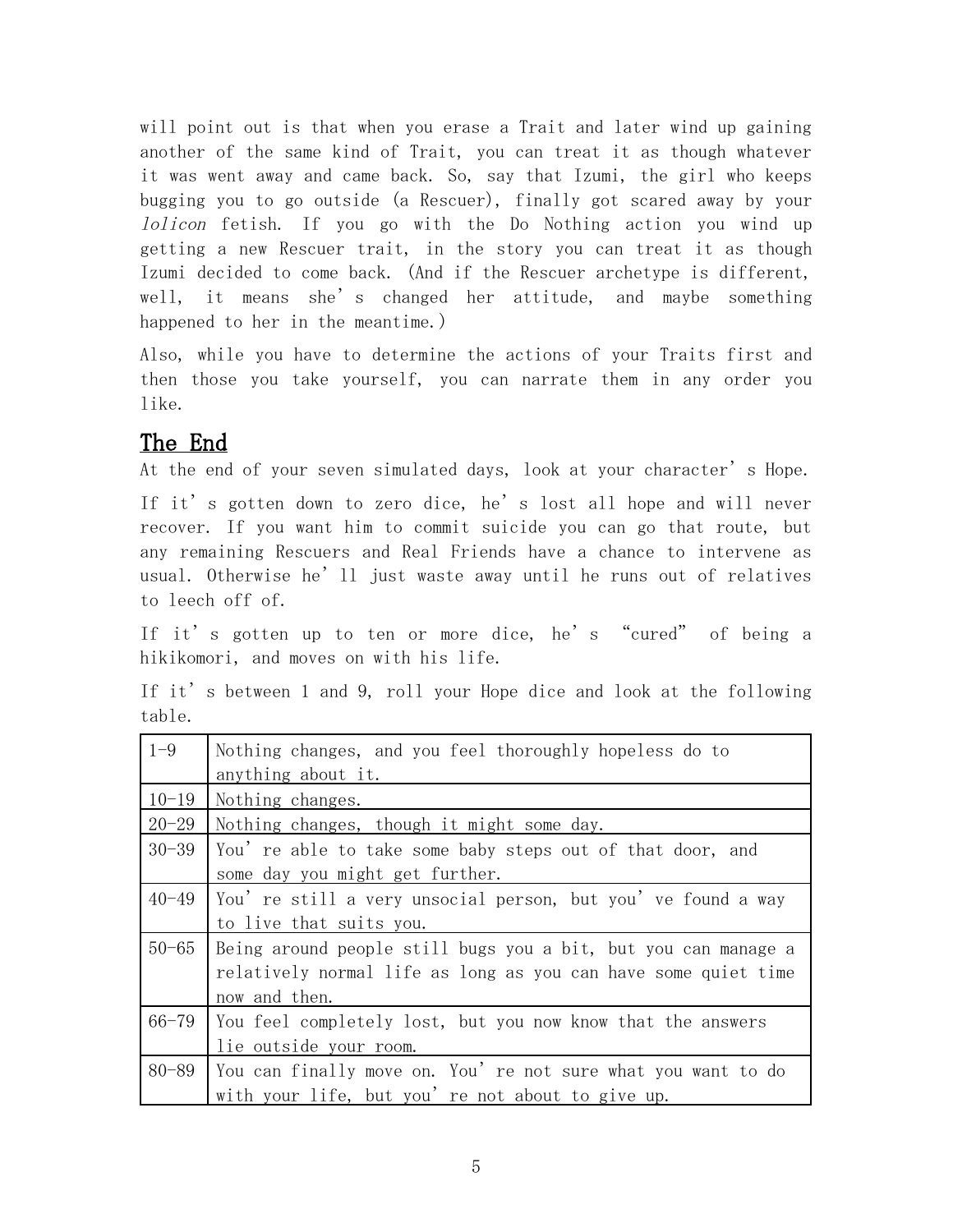| $90+$ | You can finally move on. You figure out what you want to do |
|-------|-------------------------------------------------------------|
|       | with your life, what will make you happy, better than most  |
|       | people do, and you go do it.                                |

Once you have all that figured out, write an epilogue. Once you've done that, take a moment to pull yourself back into reality as thoroughly as you can. Even if you've been thinking about things you might not have ordinarily, you are who you were before you started. Now think about how you can make your life better. It's in the rules of the game so you have to do it.

## Generic Actions

### Do Nothing

You decide to do nothing at all. You lie on the floor and stare at the ceiling. Or the wall. Or some other convenient inanimate object. It's boring. Roll 1d10:

|         | You gain a new, unpleasant Trait. Roll 1d10:                  |
|---------|---------------------------------------------------------------|
|         | Delusion<br>$1 - 4$                                           |
|         | 5-8 Imaginary Friend                                          |
|         | 9-10 Suicidal Thoughts                                        |
| $2 - 9$ | Yup. Nothing happens.                                         |
| 10      | Someone knocks on the door. Roll 1d10:                        |
|         | 1-5 You hide until they go away.                              |
|         | $6-8$ You open the door and have a very awkward conversation. |
|         | 9<br>Gain a Rescuer.                                          |
|         | 10<br>Gain a Real Friend.                                     |

#### Go Outside

Somehow you decide to try going outside, albeit at a time when there aren't too many other people around. This action refers to specifically going outside in order to go outside; you do not have to use it in order to use other actions that send you outdoors. You have to make a Hope roll and get a result of at least 25 to make it outside. Once you're outside, roll 1d10, add the number of your current hope dice (i.e., if you have 4d10 Hope, roll 1d10+4, not 5d10), and check the table below:

| $1-2$   | Vou encounter someone you knew from before you became a      |
|---------|--------------------------------------------------------------|
|         | hikikomori and flee in terror. Lose one die of Hope.         |
| $ 3-8 $ | At most you're able to go stop by a store or two to buy some |
|         | things while avoiding eye contact before you head back home. |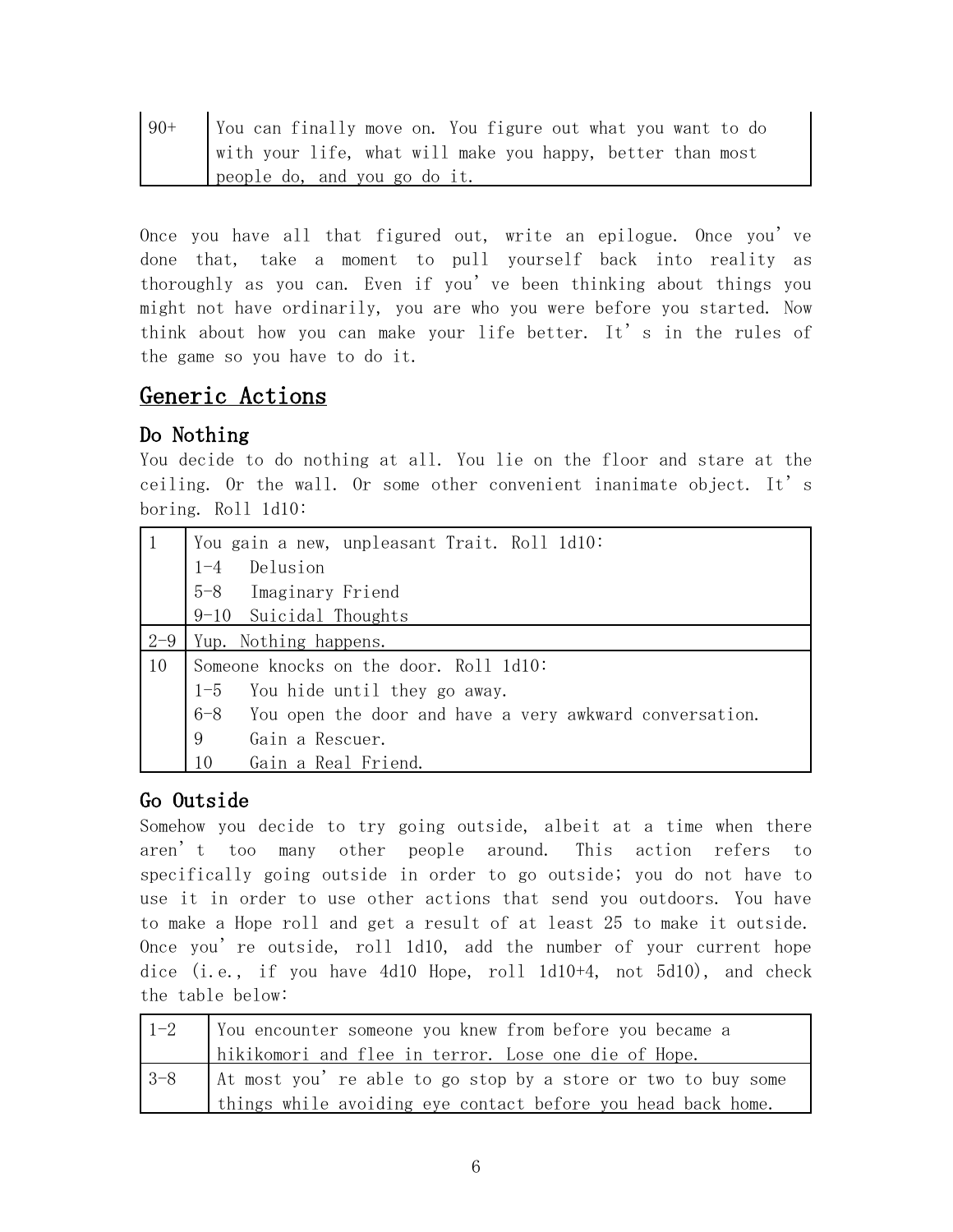| 9         | You encounter someone you knew from before you became a             |
|-----------|---------------------------------------------------------------------|
|           | hikikomori, and manage to hold an actual conversation.              |
|           | Roll 1d10:                                                          |
|           | You talk for a little while and go your separate ways.<br>$1 - 4$   |
|           | $6 - 7$<br>It turns out you have some common interests; gain a Real |
|           | Friend.                                                             |
|           | $8 - 9$<br>That person decides to be a nuisance. Gain a Rescuer.    |
|           | 10<br>That person somehow makes you feel better about               |
|           | yourself,                                                           |
|           | even if it's only though how pathetic they are                      |
|           | themselves. Gain a die of Hope.                                     |
| $10 - 11$ | You buy a few things you need and are surprised to find             |
|           | yourself enjoying walking around the shopping district. If you      |
|           | have a Delusion, Imaginary Friend, Perversion, Suicidal             |
|           | Thoughts, or a Vice, you can choose to reduce one of these by       |
|           | one die.                                                            |
| $12 - 15$ | You spend some pleasant time outside of the house, and,             |
|           | surprisingly, the fresh air does you some good. If you have a       |
|           | Health Problem, reduce it by up to two dice.                        |
| $16+$     | You experience something transcendent about the stars in the        |
|           | sky. Or whatever. Gain a die of Hope.                               |

#### Suicide Attempt

You decide to try to kill yourself. If you have any Rescuers and/or Real Friends, roll the trait dice for each of them. If any get a result of 14 or more, they discover your attempt and try to get you to stop it. Make a Hope roll. If any of your Rescuers or Real Friends manage to intervene, add their trait dice to the roll.

- If the result is 4 or less you actually go through it and the game is over.
- If the result is 5-10, you hurt yourself but don't actually die.
- If the result is 11-16, you get the means to kill yourself ready but don't actually do it.
- If the result is 17 or higher, you can't bring yourself to do it at all, even if you're not sure what it is that's holding you back.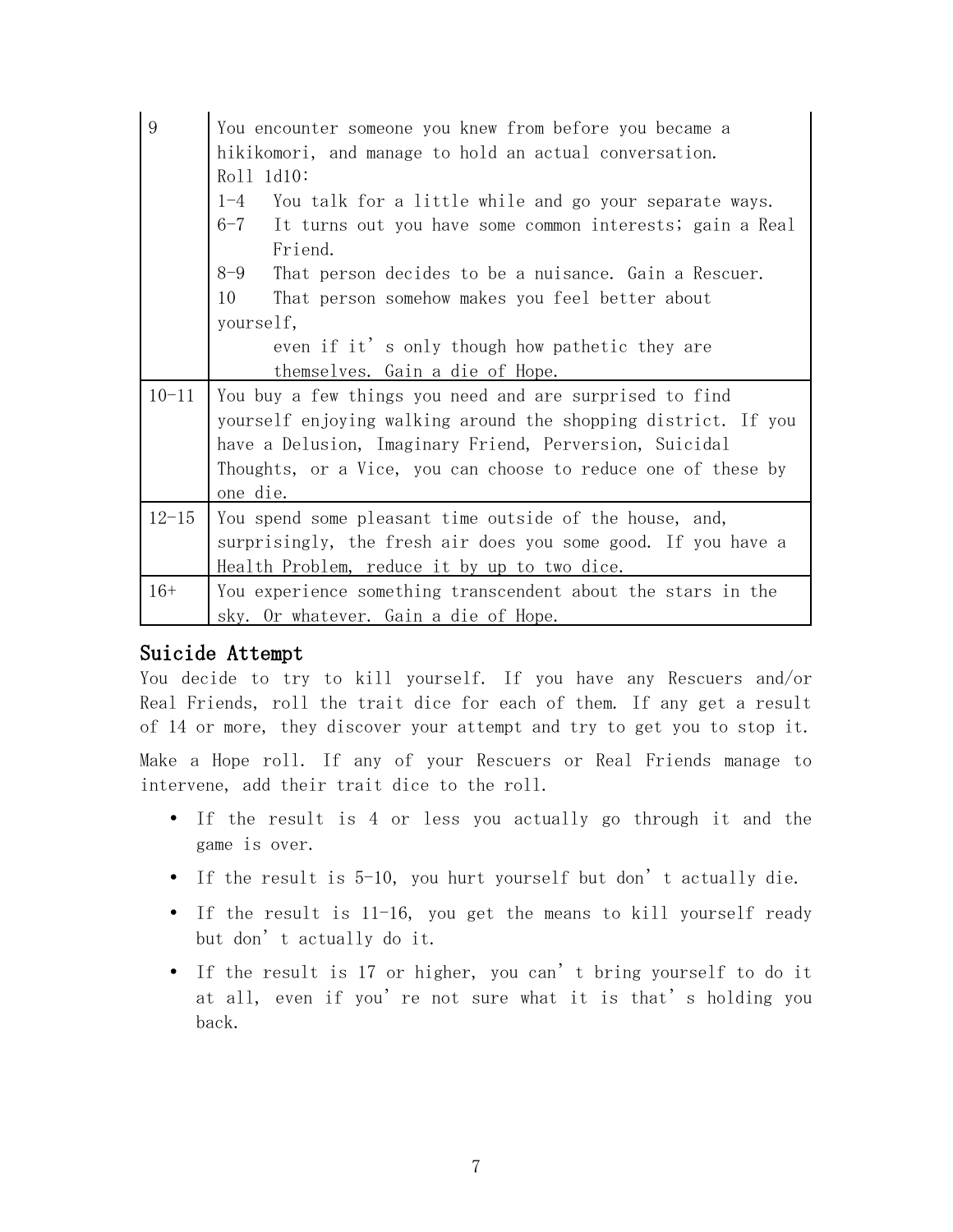### Waste Time

You indulge in pointless activities of some kind. You play video games, read manga, watch TV, masturbate, or something equally unproductive. Make a Hope roll:

|    | $\vert$ 1-4 $\vert$ You' re severely depressed by the meaninglessness of it all. |
|----|----------------------------------------------------------------------------------|
|    | Lose a die of Hope.                                                              |
|    | 5-8   You get a little too entranced by the thing you're using to                |
|    | waste time. You gain either an Obsessive Hobby or Perversion, or                 |
|    | add a die to an existing one (your choice).                                      |
| 9+ | Yep. You kill some time, and maybe think about where your life                   |
|    | is at. That is all.                                                              |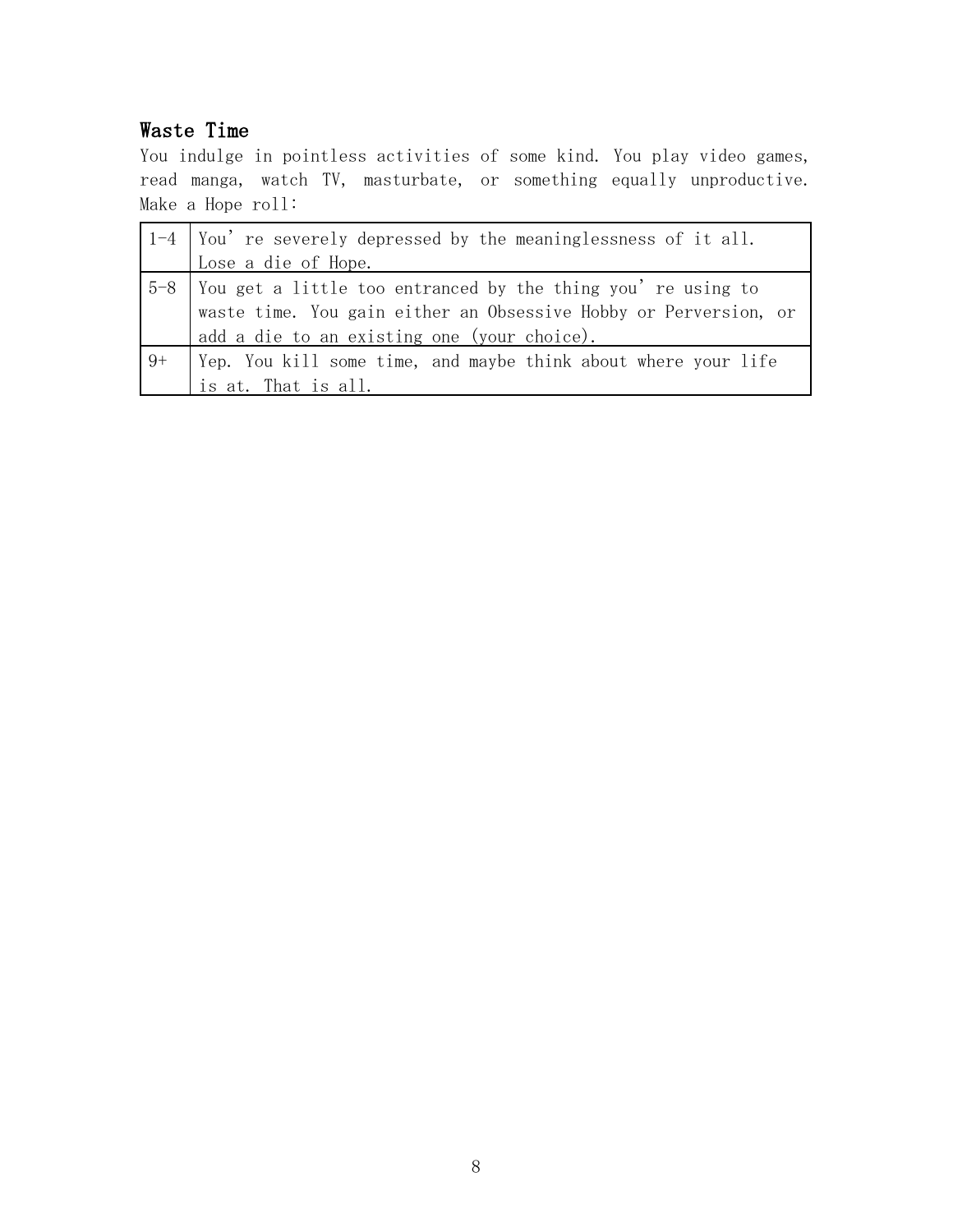# Traits

This section is in some ways the meat of the game; it gives you all of the various Traits, and everything that they can do and everything that you can do with them.

## Delusion

Your mind is starting to get messed up, and you've begun to believe things that aren't real, dangerous things.

## Initialization

If the nature of your Delusion was specified by some other rule, you have to go with that. Otherwise you can pick whichever of the three you like, which in turn determines its starting trait dice:

- Paranoid (3d10): You're convinced that someone or something is out to get you.
- Messianic (4d10): You're convinced that you're destined for some kind of greatness.
- Illogical (2d10): You're convinced of something that's just screwy and nonsensical, which leads you to acquire some odd habits.

## Player Actions

#### Attempt to Overcome

You have a sneaking suspicion that something is wrong, and you try to do something about it. Make a contested roll between your Hope and your Delusion.

| Hope wins<br>by $12+$    | You get over it, and feel better for doing so. Eliminate<br>your Delusion trait, and gain a die of Hope.                            |
|--------------------------|-------------------------------------------------------------------------------------------------------------------------------------|
| Hope wins<br>by $8+$     | Back to sanity, but you' re still kind of depressed.<br>Eliminate your Delusion trait.                                              |
| Hope wins<br>by $4+$     | Sanity takes hold somewhat. Reduce your Delusion trait<br>by one die.                                                               |
| Tie                      | You remain ignorant. Nothing changes.                                                                                               |
| Delusion<br>wins by $4+$ | You're still a nutbar, and that's all there is to it.                                                                               |
| Delusion<br>wins by $8+$ | You' re out there, and the way events are unfolding<br>makes your tiny little mind a depressing place to be.<br>Lose a die of Hope. |
| Delusion                 | It backfires; you wind up getting even deeper into crazy                                                                            |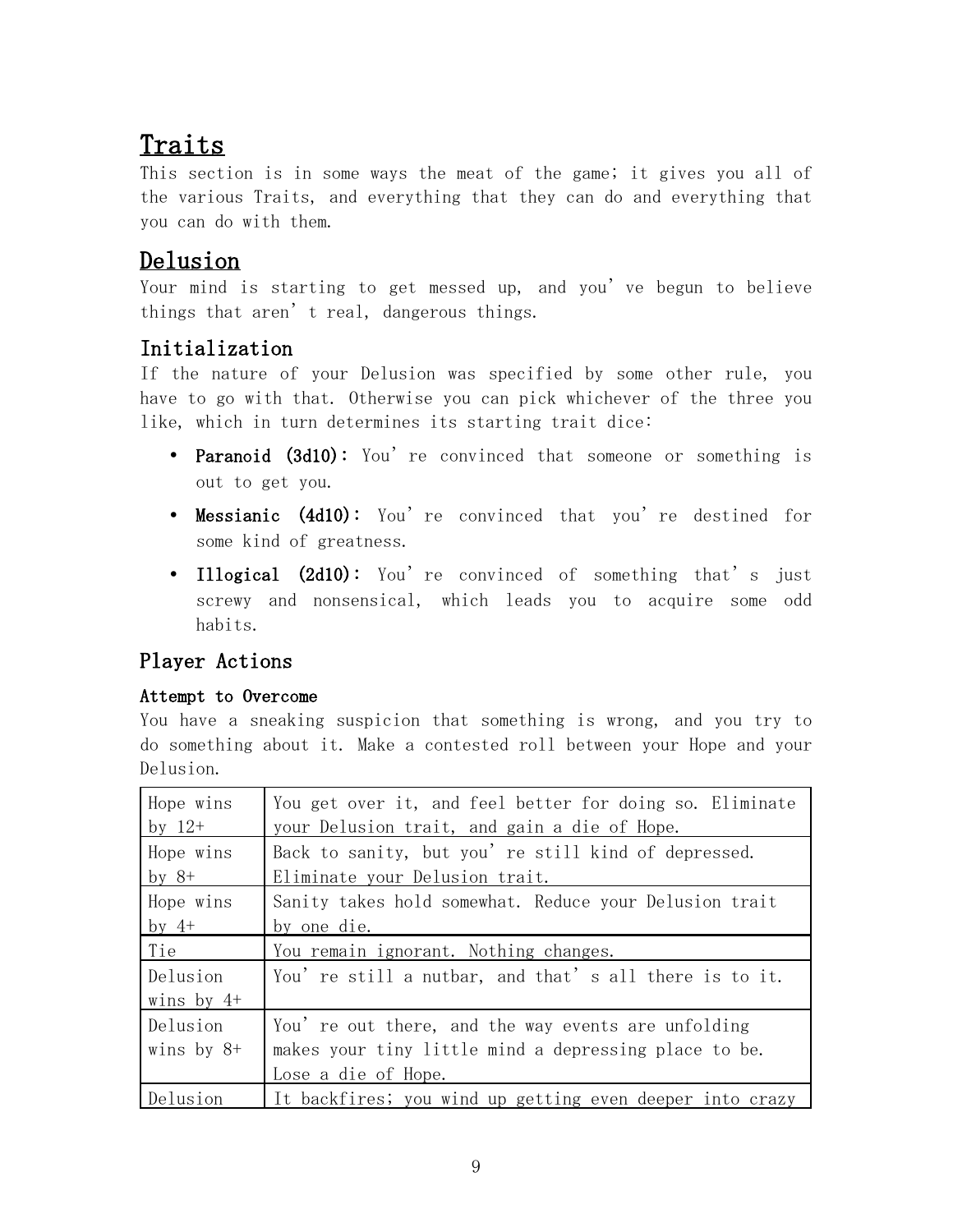## Trait Actions

When your Delusion tries to act on you, it tries to get you to do something crazy. Make an opposed roll between your Hope and your Delusion. If your Hope wins by 10, the Delusion is destroyed. If your Hope wins by 5, the Delusion loses a die. If the Delusion wins, things get interesting:

| Hope Wins     | Sanity takes hold; eliminate this Delusion entirely.         |
|---------------|--------------------------------------------------------------|
| by $10+$      |                                                              |
| Hope Wins     | Sanity has a say in what's going on. Reduce the              |
| by $5-9$      | Delusion by one die.                                         |
| Hope wins     | You decide to hold back.                                     |
| by $0-4$      |                                                              |
| Delusion      | You go do something crazy. People mock you, and you go       |
| Wins by $1-4$ | home.                                                        |
| Delusion      | You go do something crazy. People mock you, and you get      |
| Wins by $5-9$ | discouraged. Lose a die of Hope.                             |
| Delusion      | You go do something pretty out there, and someone            |
| Wins by $10-$ | notices and gets worried. If you have a Rescuer, she         |
| 14            | gains a die. If you don't have a Rescuer, you do now.        |
| Delusion      | You go outside and do something so completely insane         |
| wins by $15+$ | that it winds up in the newspapers $\cdots$ and you get away |
|               | with it and it feels great. Your Delusion gains a die.       |

## Health Problem

Staying in your room all the time just isn't good for your health, in any number of ways, and you're starting to show it in some fashion. Maybe you've got an actual illness, maybe it's psychosomatic, maybe it's malnutrition, or maybe some hereditary health condition has kicked in and is being made worse by your lifestyle. Regardless, it's here and it's a problem.

### Initialization

Decide what the health problem is, and then decide what your character thinks it is (assuming he even notices it). It starts with 3 dice.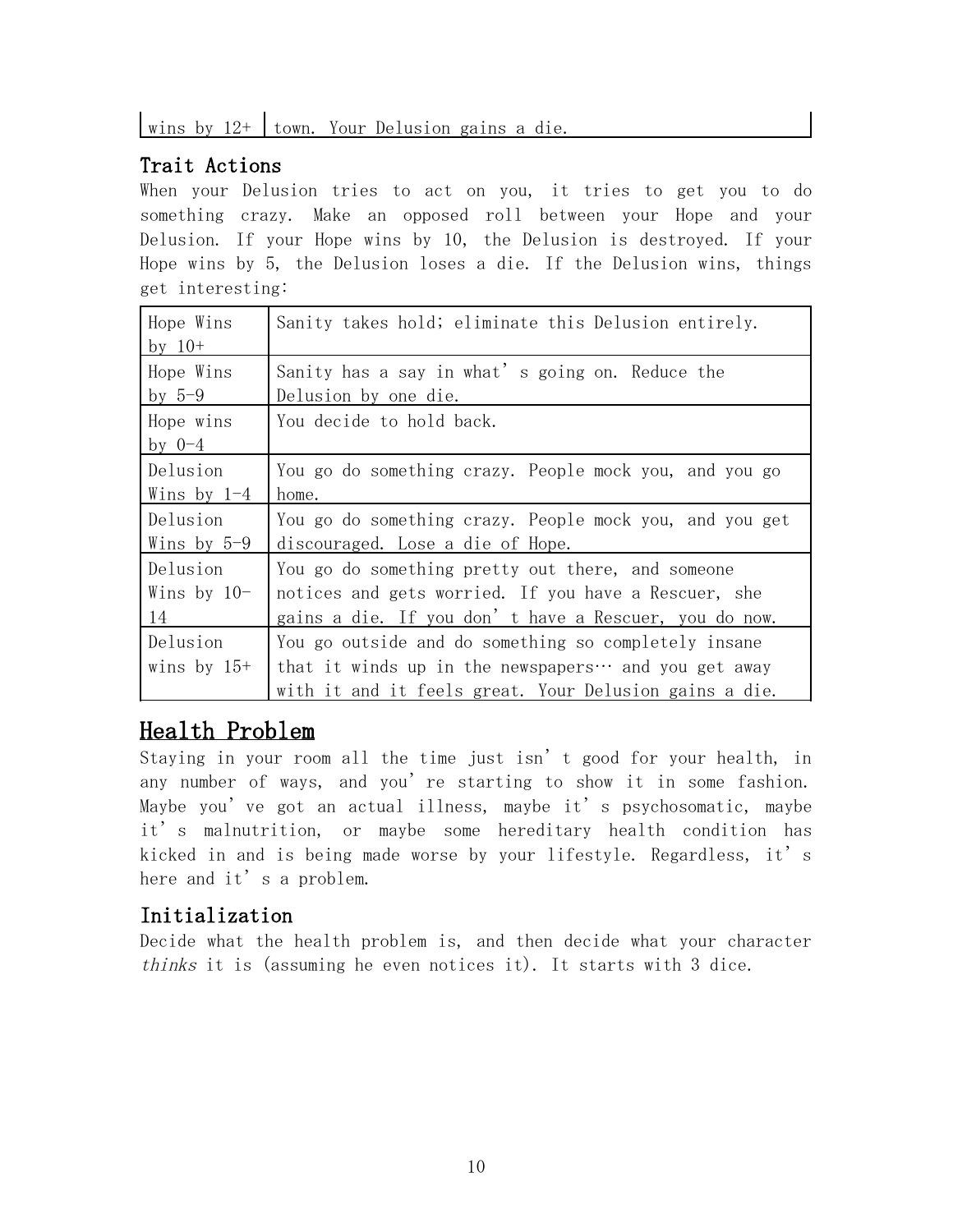### Player Actions

#### Seek Help

If you're smart you'll go see a doctor. Except that means leaving the house and going to a hospital, where there are always lots of people. Sick people no less. Make a Hope roll; if the result is less than 8, you decide to stay home. If it's between 8 and 14, you go to a drug store and get some medicine, reducing the Health Problem by one die. If the result is 15 or higher, you're able to actually go see a doctor, and the problem gets fixes (remove the Health Problem trait entirely).

#### Suffer

You give in to the pain your condition is causing and sit there suffering. Make an opposed roll between your Hope and your Health Problem. If your Health Problem wins, it gains one die. If your Hope wins, your Health Problem loses a die.

#### Trait Actions

A Health Problem will attempt to do one of two things, depending on how many dice it has.

If it has 4 or fewer dice, it will **Cause Pain**. Roll the trait dice; if the result is 14 or higher, the

Health Problem gains a die. If the result is 20 or higher, you also lose a die of Hope.

If it has 5 or more dice, it will **Cause an Emergency**. This means that your condition has become serious enough that you wind up being rushed to the hospital. The emergency takes up all of your actions for that day, both the ones you specify and the ones that come from your Traits. The next day your Health Problem is gone, but you lose a die of Hope.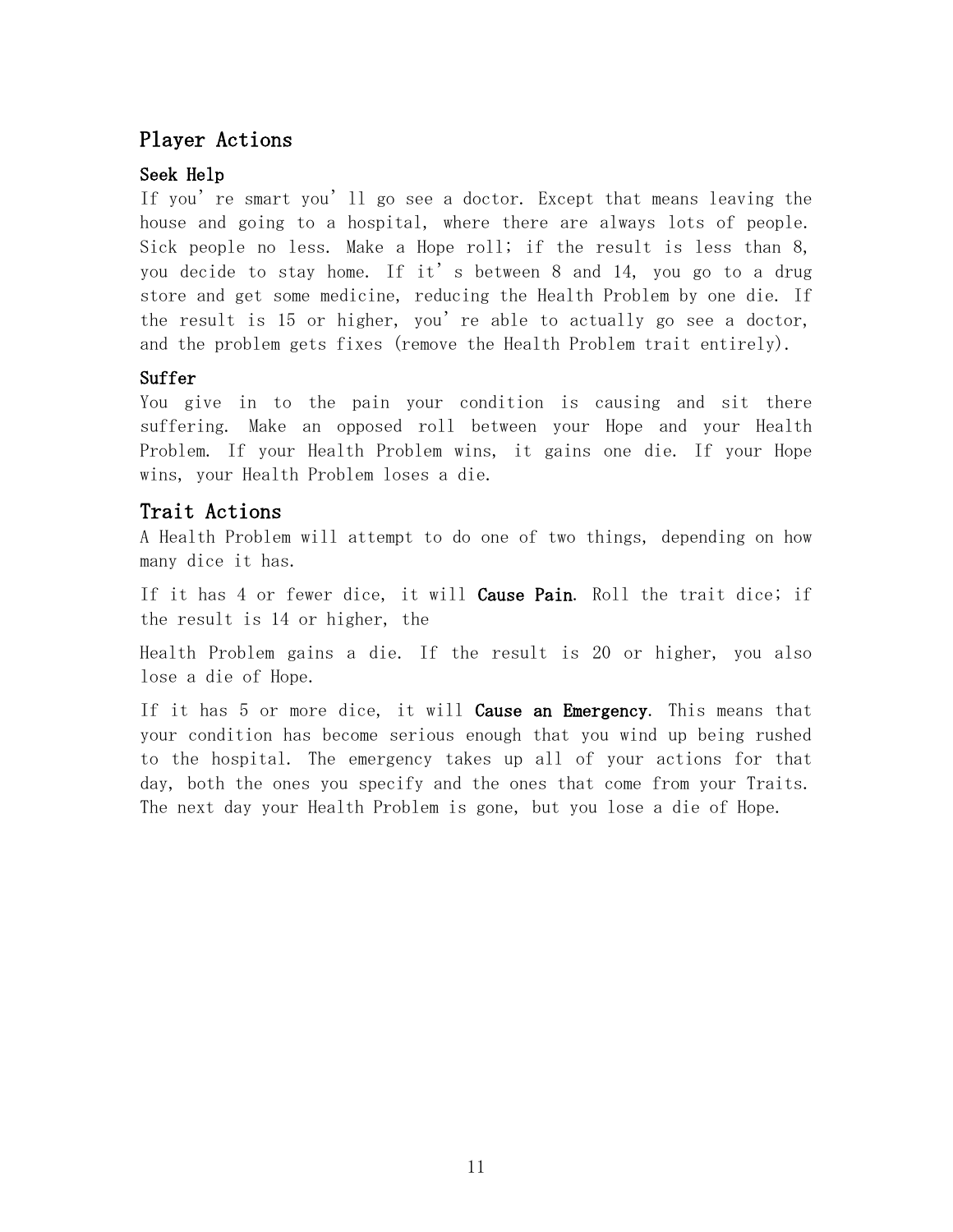## Imaginary Friend

There's someone who likes to talk to you, and they aren't quite real. It might be something purely out of your imagination, or it might be that your home appliances have begun talking to you.

### Initialization

Write "Imaginary Friend 3d10" and a brief description of what your Imaginary Friend is like. Roll 1d10, and re-roll anything above a 6, to determine your imaginary friend's starting Demeanor.

What follows is the scale for Demeanor, a value that determines an Imaginary Friend's general attitude towards you. Certain actions can influence the Demeanor, pushing it up or down, which in turn influences how the Imaginary Friend it acts when it tries to influence on you. The higher the Demeanor value, the nicer they are. If it gets too low… you could be in trouble.

|   | Murderous  | 6  | Indifferent |
|---|------------|----|-------------|
| 2 | Furious    |    | Pleased     |
| 3 | Angry      | 8  | Productive  |
|   | Paranoid   | 9  | Happy       |
| 5 | Depressing | 10 | Ecstatic    |

#### Player Actions

#### Attempt to Banish

Make a Hope roll, then roll the Imaginary Friend's trait dice. If your Hope roll is higher by at least 4 points, erase the Imaginary Friend and gain one die of Hope. If the Imaginary Friend's roll is higher by 5 points or more, lose one die of Hope, and reduce the Imaginary Friend's base Demeanor by 1, or by 2 if its roll is higher by 10 points or more.

#### Conversation

You decide to hold a conversation with your imaginary friend. Not a good sign. Go to the "What It Does" section to figure out what it says to you.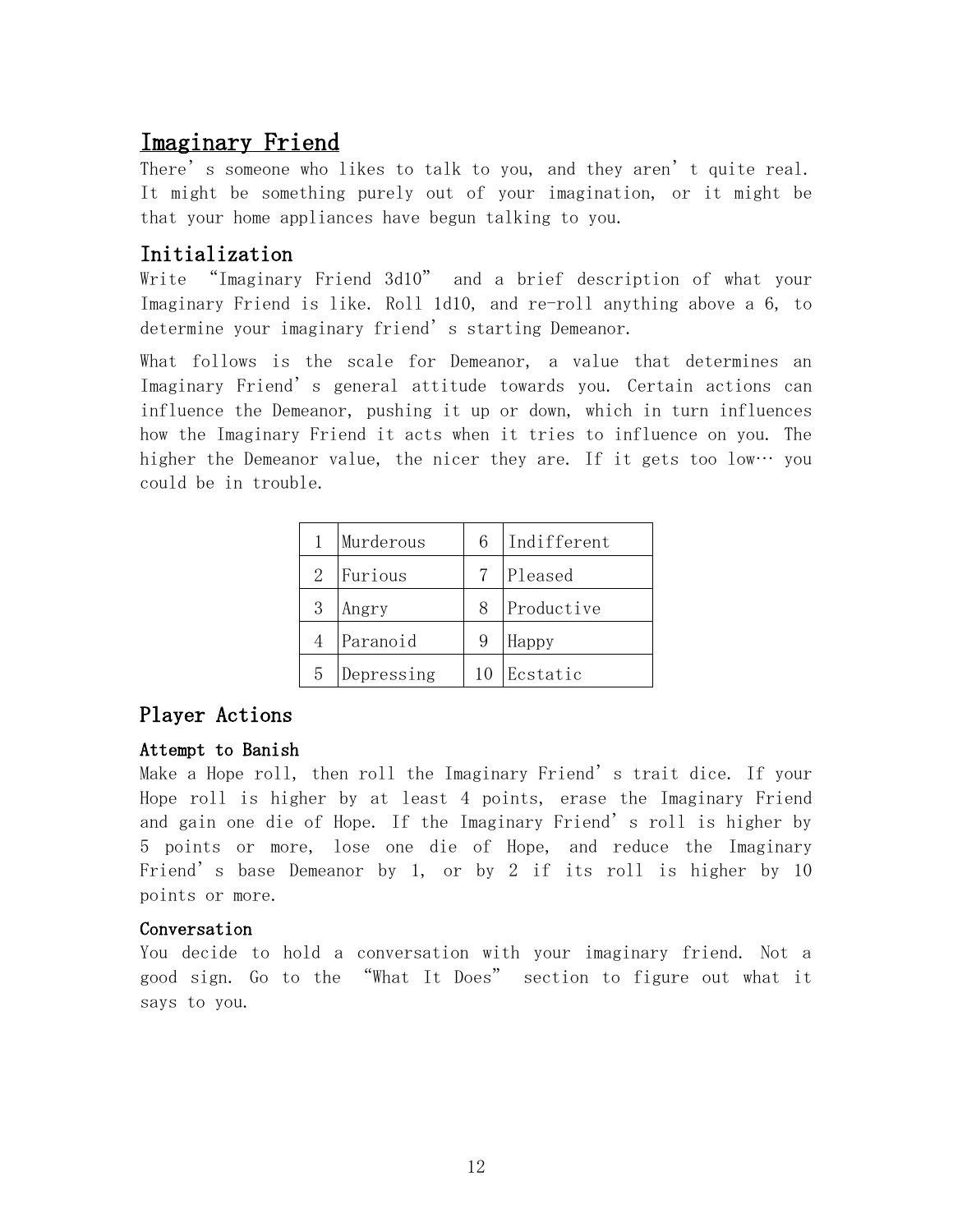#### Placate

You attempt to make your Imaginary Friend play nice with kind words ("You know Mr. Toaster, the toast you make really is the best toast I've ever had!"). Roll 1d10:

| $\vert$ 1 | He's not buying it. In fact he's mortally offended! Your              |
|-----------|-----------------------------------------------------------------------|
|           | imaginary friend's Demeanor goes down by 2, and it gains one          |
|           | trait die.                                                            |
|           | $2-5$ Your imaginary friend ignores your supplications and continues  |
|           | going about its business.                                             |
|           | 6-9   Make a Hope roll and a trait roll. If the Hope roll exceeds the |
|           | trait roll, the Imaginary Friend's Demeanor goes up by 1. If the      |
|           | trait roll is higher, it goes down by 1.                              |
| 10        | Your Imaginary Friend listens to you attentively. Its demeanor        |
|           | either goes up to 7, or rises by 2 points, whichever is higher.       |

### Trait Actions

An Imaginary Friend can only influence you by talking to you. What it aims for depends on its current Demeanor.

| $\mathbf{1}$ | Tries to get you to commit suicide. Make a Hope roll against the |
|--------------|------------------------------------------------------------------|
|              | Imaginary Friend's trait dice. If it gets a better result,       |
|              | perform the Suicide Attempt Generic Action. If it gets you to    |
|              | try but the suicide attempt fails, you lose a die of Hope.       |
| $2 - 3$      | Starts making threats, really gruesome stuff that                |
| 4            | Starts whispering about bad people who want to hurt you, or that |
|              | the water contains evil chemicals, or something. Make an opposed |
|              | roll, your Hope against the IF's trait dice. If it wins, you     |
|              | gain a Delusion (Paranoid) and it gains another die.             |
| 5            | <u>Your imaginary friend seems to want to get you down.</u>      |
| 6            | Still talking to you, and not necessarily when you want it to,   |
|              | but not saying anything that messes with you. Roll 1d10; on a 1- |
|              | 5 its Demeanor goes down by 1, on a 6-10 it goes up by 1.        |
| $7 - 8$      | Surprisingly, your IF starts encouraging you. Make a trait roll; |
|              | if the result is 16 or higher, you gain a die of Hope, and your  |
|              | IF's Demeanor goes up by 1.                                      |
| 9            | Your IF just loves you for some reason, and is actively trying   |
|              | to put you on the right path. Make a trait roll; if the result   |
|              | is 10 or higher, you gain a die of Hope.                         |
| 10           | Your IF loves you a little too much. Make a trait roll; if it's  |
|              | 16 or higher you gain a new Delusion (Messianic).                |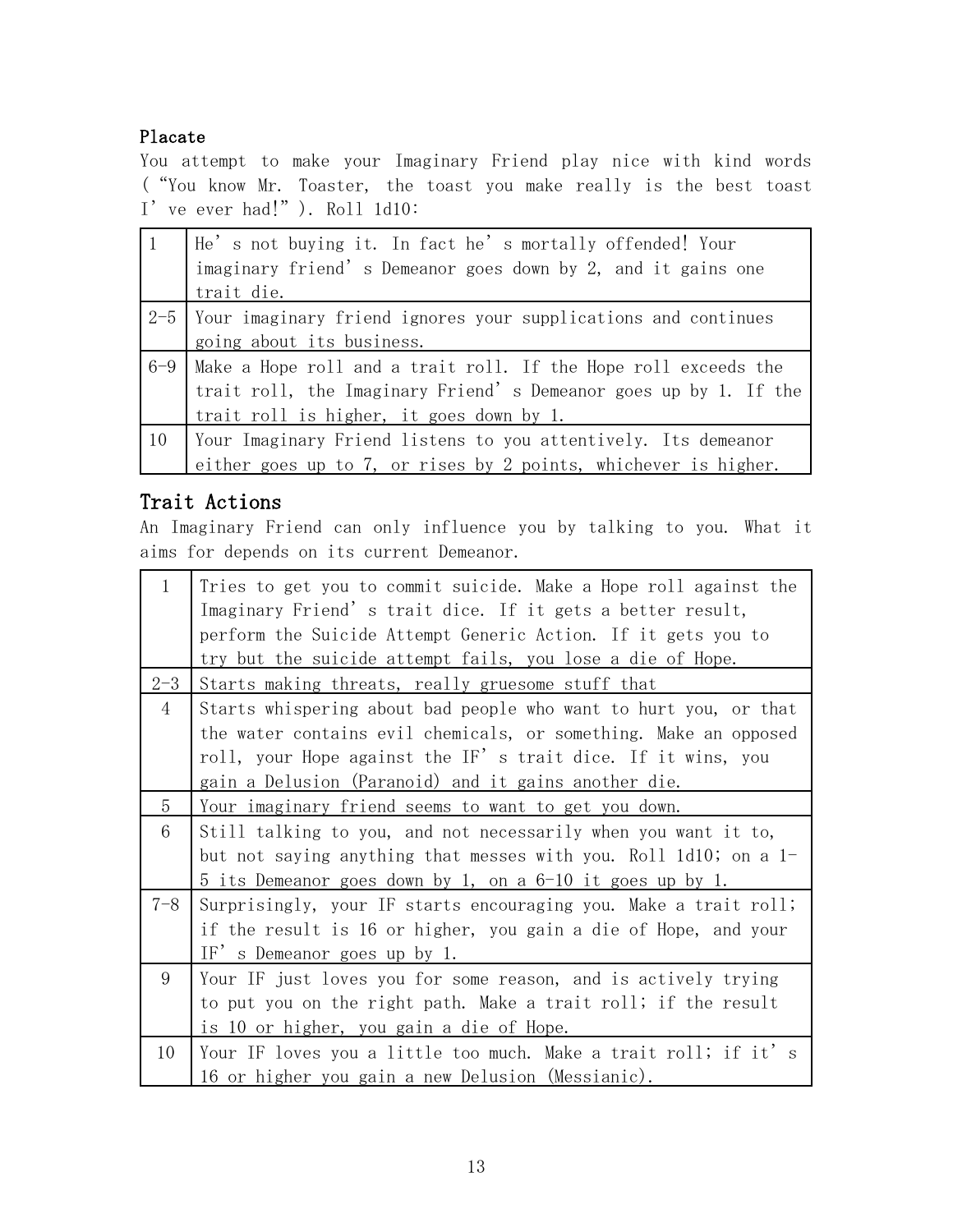## Obsessive Hobby

You have some weird little hobby that you're completely obsessed with, and which lets you take up lots of time and possibly a decent amount of your parents' money.

### Initialization

Decide what your hobby is. If you're really lost, roll on the table below. Note what the hobby is, and its starting rating of 3d10.

| $\mathbf{1}$   | Anime               |
|----------------|---------------------|
| 2              | Manga               |
| 3              | Hentai Games        |
| 4              | Plastic Figures     |
| 5              | Plastic Models      |
| 6              | Trains              |
| $\overline{7}$ | Military Simulation |
| 8              | Drawing             |
| 9              | Video Games         |
| 10             | Music               |

### Player Actions

#### Resist

You try to get away from this hobby, and get rid of the stuff around your room that's so tempting. Make an opposed roll between your Hope and your Obsessive Hobby.

| Hope wins  | You get over it, and feel better for doing so. Eliminate  |
|------------|-----------------------------------------------------------|
| by $12+$   | your Obsessive Hobby trait, and gain a die of Hope.       |
| Hope wins  | You get over it, but miss it sometimes. Eliminate your    |
| by $8+$    | Obsessive Hobby trait.                                    |
| Hope wins  | You wind up deciding to ease off of it. Reduce your       |
| by $4+$    | Obsessive Hobby trait by one die.                         |
| Tie        | You hem and haw about it. Nothing changes.                |
| Hobby wins | You decide to keep at it after all.                       |
| by $4+$    |                                                           |
| Hobby wins | You decide to keep at it, and feel helpless to stop. Lose |
| by $8+$    | a die of Hope.                                            |
| Hobby wins | You decide to keep at it, and wind up becoming more mired |
| by $12+$   | in this hobby. Your Obsessive Hobby trait goes up by one  |
|            | die.                                                      |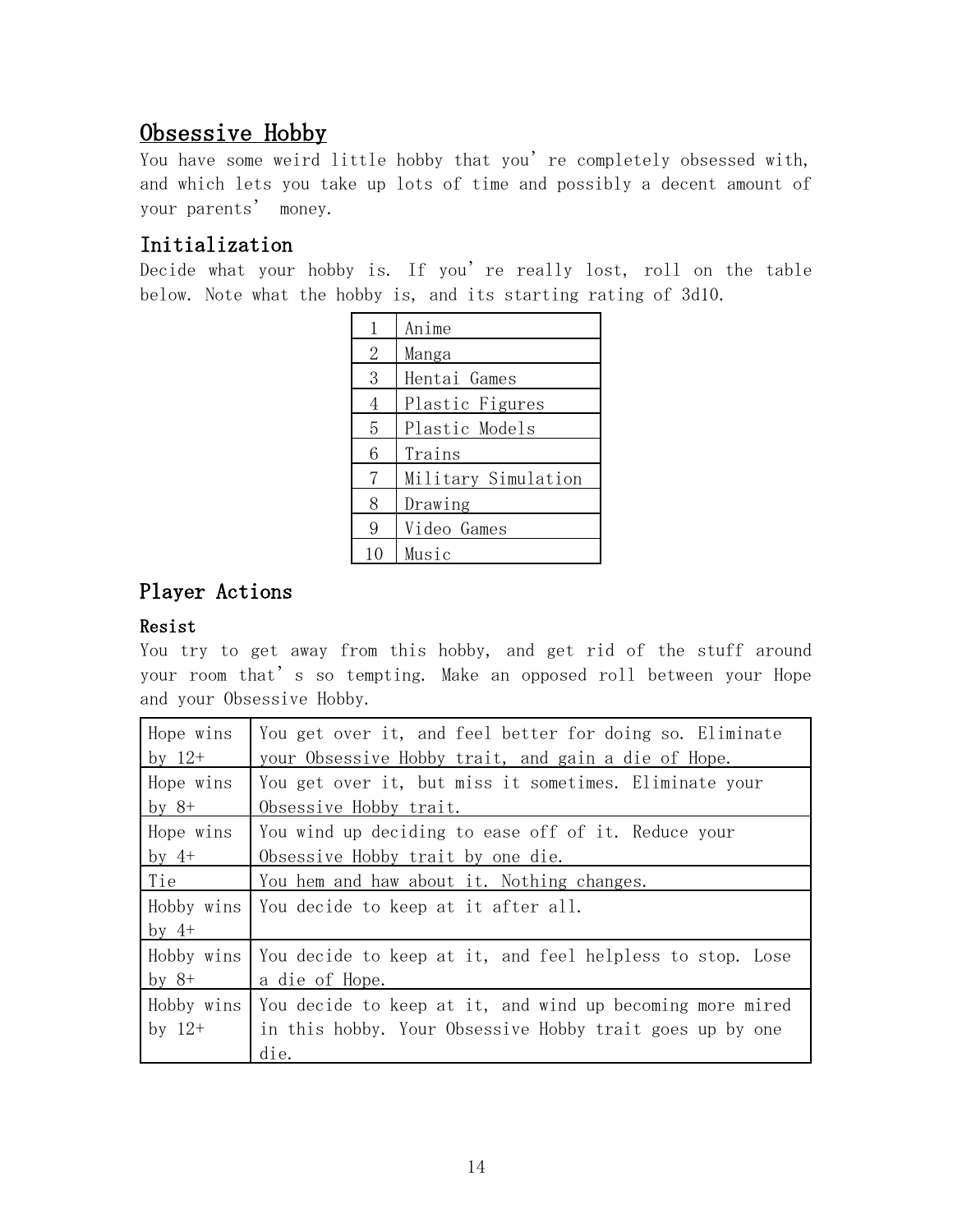#### Share

You decide to try to share your Obsessive Hobby with someone you know; this person has to be represented by a Rescuer or Real Friend trait. Make an opposed roll between the two traits.

| Person wins<br>by $12+$ | They think your hobby is stupid, and tell you as much.<br>It's depressing. Lose two dice from your Obsessive<br>Hobby trait.                                                 |
|-------------------------|------------------------------------------------------------------------------------------------------------------------------------------------------------------------------|
| Person wins<br>by $8+$  | They think your hobby is stupid and say so. It's a<br>little discouraging. Reduce your Obsessive Hobby trait<br>by one die.                                                  |
| Person wins<br>by $4+$  | They think your hobby is uninteresting.                                                                                                                                      |
| Tie                     | They think your hobby is okay, but aren't personally<br>interested.                                                                                                          |
| Hobby wins<br>by $4+$   | They think your hobby is kind of neat, but aren't<br>personally interested.                                                                                                  |
| Hobby wins<br>$by 8+$   | They think your hobby is awesome, but something they<br>couldn't do themselves. You gain a die to your<br>Obsessive Hobby trait.                                             |
| Hobby wins<br>by $12+$  | They' re won over by your hobby's charms. If the person<br>was a Rescuer, they become a Real Friend instead.<br>Regardless, you gain a die to your Obsessive Hobby<br>trait. |

#### Use For Good

Indulging in your hobby or trying to get others interested is much easier than trying to use it for something that benefits others, but it's worth a try. Roll your Hope and trait, and add them together. Then check the following table.

You can only use this action once for a given Obsessive Hobby.

| $1 - 10$ | You get really discouraged; reduce your Hope by one die.           |
|----------|--------------------------------------------------------------------|
|          | 11-20   It doesn't work out. You get discouraged; reduce both your |
|          | Hope and your Obsessive Hobby by one die.                          |
|          | $21-30$ It kind of works, but nothing that changes your life.      |
|          | 31-40 You make some orphans happy or something, and feel all warm  |
|          | and fuzzy inside. Increase your Obsessive Hobby by one die.        |
| $41+$    | You truly touch some lives, in a way that makes you reevaluate     |
|          | your life. Increase your Obsessive Hobby and your Hope by one      |
|          | die.                                                               |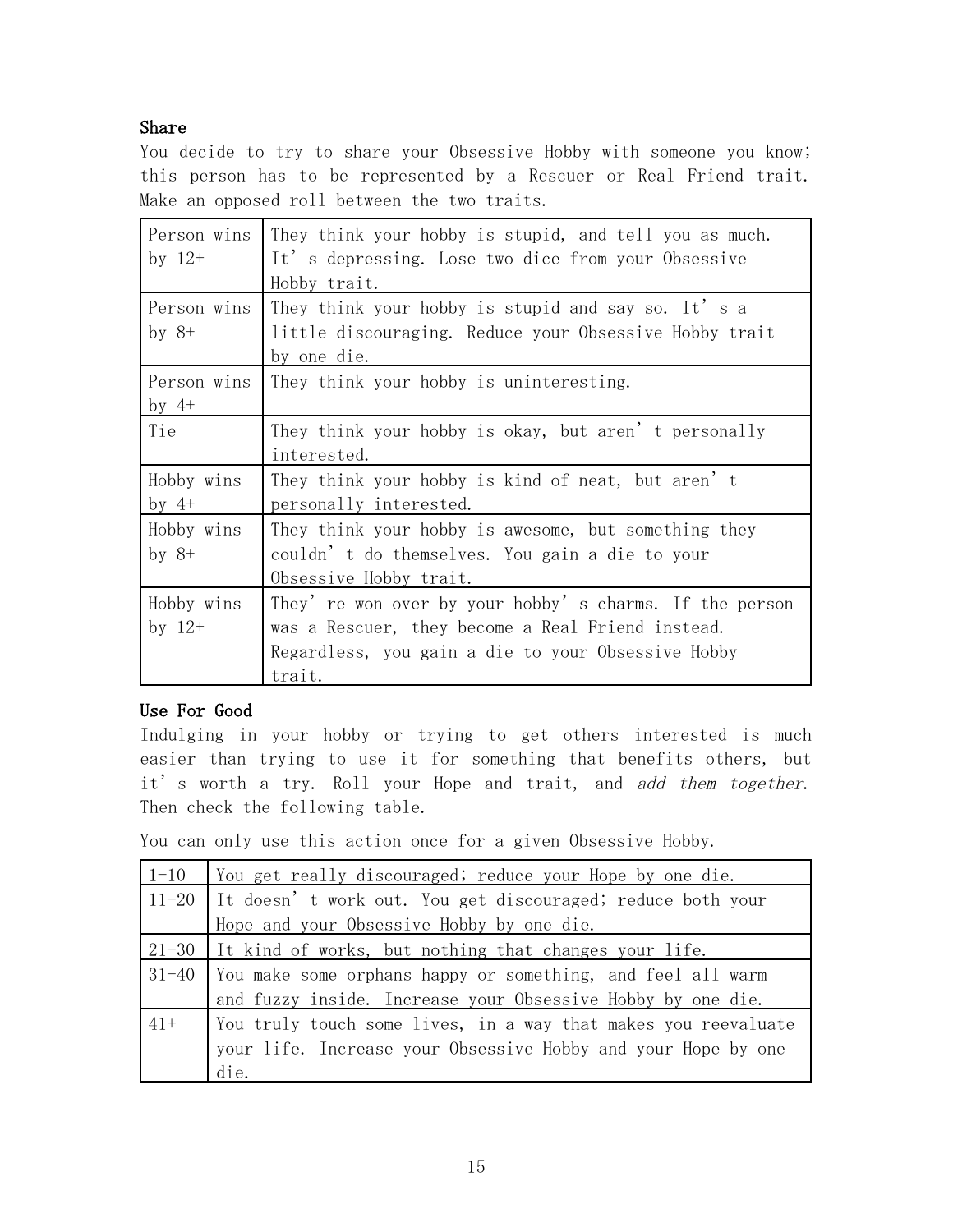## Trait Actions

The major problem with an Obsessive Hobby is that it takes up so much time. Whenever it tries to act on you, make a trait roll:

|       | $\vert$ 1-9 $\vert$ Nothing happens.                                   |
|-------|------------------------------------------------------------------------|
|       | $ 9-18 $ You indulge in it a bit; lose one of your regular actions for |
|       | that day.                                                              |
| $19+$ | You indulge in it a lot; lose two of your regular actions for          |
|       | that day, and the trait gains a die.                                   |

## Perversion

You have an obsession with something at least somewhat unsavory. We'll leave it up to your imagination what exactly it is, but if your character is Japanese, *lolicon* is a likely candidate. You scum.

### Initialization

Decide what your character is perverted about. No, you can't be just generically perverted. It's *supposed* to be something that makes the player personally uncomfortable and induces self-loathing in the character. And something that can be indulged in alone. It starts off at 3d10, or if you come up with something you find particularly gross you can set it at 4d10 if you wish.

## Player Actions

### Indulge

You throw up your hands and give in to your perversion. Make a trait roll and look at the result on the following table:

| $1 - 4$  | You think perverted thoughts for a while, and get it out of    |
|----------|----------------------------------------------------------------|
|          | your system.                                                   |
| $5 - 8$  | You look at pictures on the internet for a while.              |
| $9 - 12$ | You look at pictures on the internet for a while, and feel     |
|          | guilty                                                         |
| $13 -$   | You download several gigs of pictures off the internet, and    |
| 16       | feel like scum for doing it. Make a Hope roll; if it's less    |
|          | than the Perversion trait die result, lose one die of Hope and |
|          | add one die to your Perversion.                                |
| $16 -$   | You actually go outside with the intention of doing something  |
| 20       | relating to your Perversion for real. You fail, and get mildly |
|          | depressed.                                                     |
| $21 -$   | You actually go outside with the intention of doing something  |
| 24       | relating to your Perversion for real. You chicken out and feel |
|          | ashamed. Lose one die of Hope.                                 |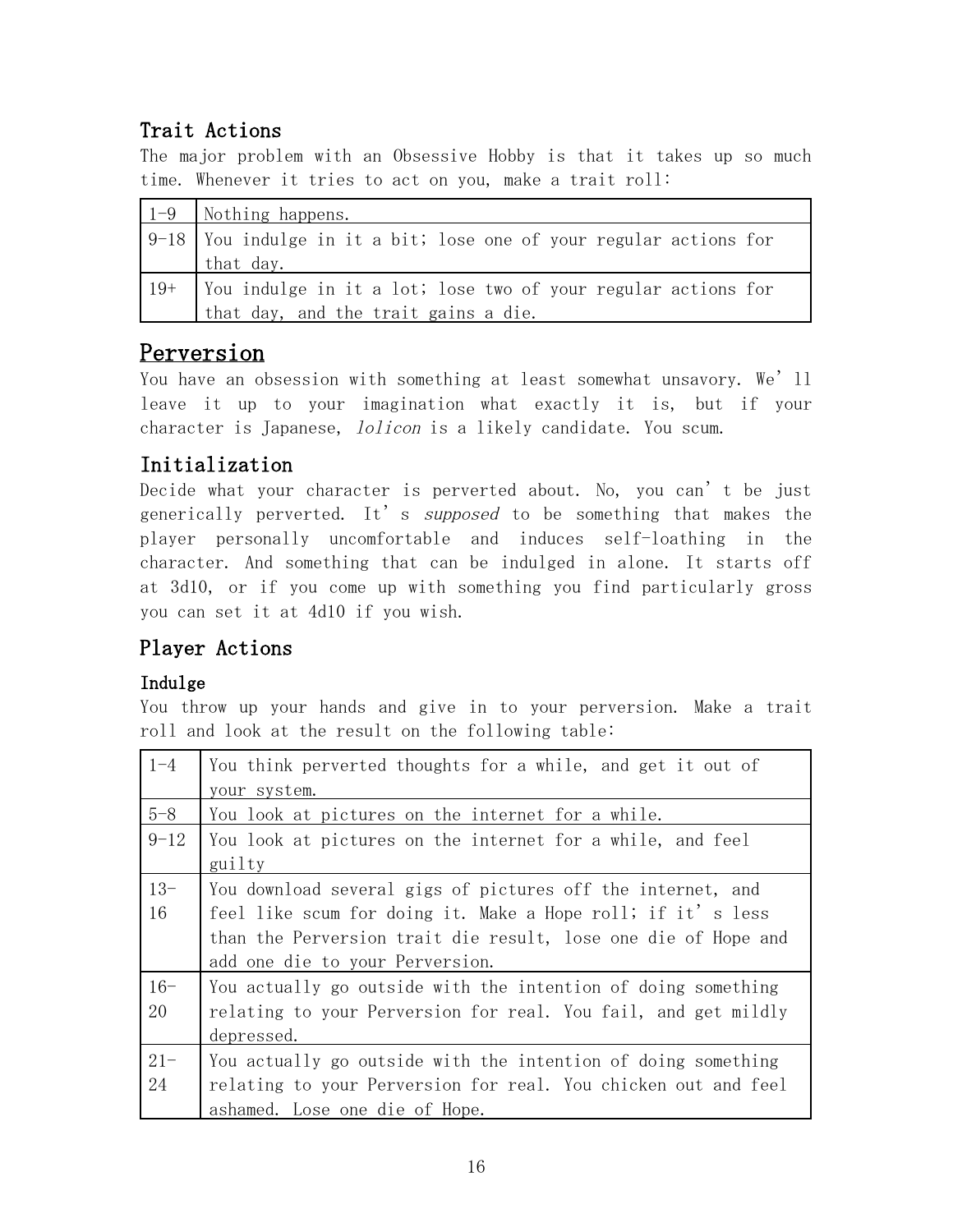| $25+$ | You actually go outside with the intention of doing something |
|-------|---------------------------------------------------------------|
|       | relating to your Perversion for real. You succeed, possibly   |
|       | more than you'd like. Add one die to your Perversion trait.   |

#### Suppress

Knowing that what you want is perverted and wrong, you try to beat it down. Make an opposed roll between your Hope and Perversion. If your Hope wins by 5 or more, reduce your Perversion by one die. If it wins by 10 or more, remove the Perversion entirely. If it loses by 6 or more, use the Perversion die result on the Indulge table above.

### Trait Actions

When your perversion rises to the fore on its own, you get the urge to do something related to it out of nowhere, possibly something problematic or dangerous. Choose whether you want to Indulge or Suppress the urge, and resolve the action as per the player actions above.

## Real Friend

At least in terms of being a flesh and blood human being, you have a "real" friend, though this person is probably at least as much of a misfit as you are. They don't usually care about whether or not you're a hikikomori, except insofar as it affects them.

Initialization: Roll on the table below to determine what kind of friend you've made, which in turn determines the starting dice for the Real Friend trait.

| $1 - 3$ | Otaku (3d10): Your friend is someone who has an obsession with        |
|---------|-----------------------------------------------------------------------|
|         | something. Anime/manga type stuff would be the cliché, but            |
|         | there are also otaku obsessed with trains, computers, military        |
|         | simulation, and so on.                                                |
| $4 - 6$ | <b>NEET (2d10):</b> This is short for "Not in Education, Employment,  |
|         | or Training." In essence, your friend is just like you, but           |
|         | somewhat more sociable.                                               |
| $7 - 8$ | <b>Freeter (2d10):</b> Though ostensibly an adult, your friend hasn't |
|         | really gone to college, and works an assortment of part-time          |
|         | jobs to get by.                                                       |
|         | $9-10$ Loser (1d10): Your friend is just plain unpopular and inept.   |
|         | Maybe you have them around to make yourself feel better?              |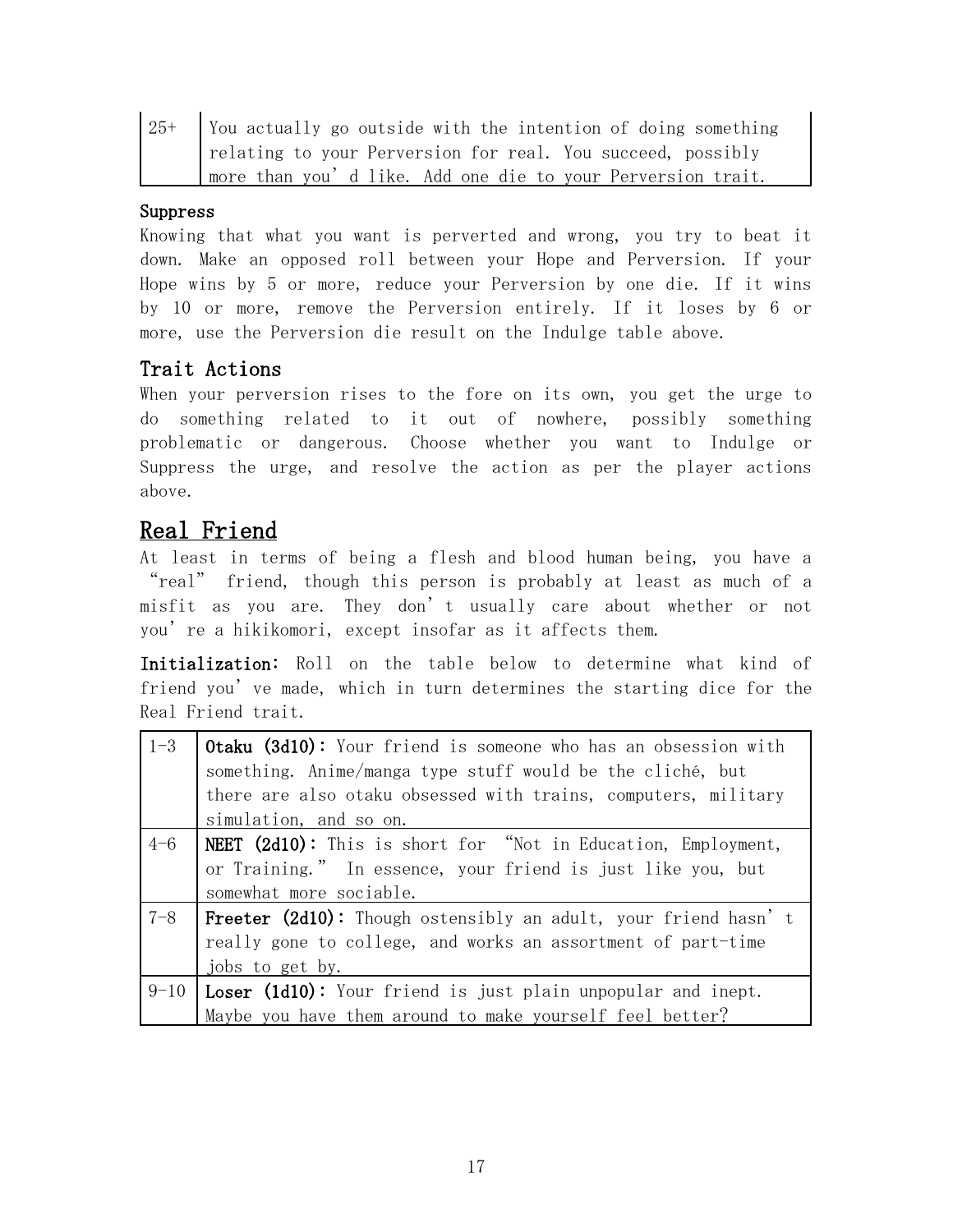## Player Actions

#### Abuse

Sometimes you just want to be mean to someone, and shove them away. Make a trait roll; if the result is 9 or less, reduce the Real Friend trait by one die, and if it's 4 or less eliminate it entirely.

#### Rely On

When you've got something that's causing trouble, sometimes you can call on a friend to help. While Rescuers do this automatically, getting it out of a friend is a little harder. Roll on your Real Friend trait dice; if the result is between 12 and 16 you can add half (rounded down) your Real Friend dice to a Hope roll. If the result is 17 or higher you can add all of the dice. In either case, if the Hope roll succeeds at whatever it was you were trying to do, the Real Friend trait gains a die.

### Trait Actions

When a Real Friend acts on you, it means he has something he wants to bug about you. Roll the Real Friend's trait dice:

| $1 - 5$      | Your friend manages to do something that convinces him that he<br>doesn't deserve to be your friend. Remove the Real Friend<br>trait.                                                                                                                                                 |
|--------------|---------------------------------------------------------------------------------------------------------------------------------------------------------------------------------------------------------------------------------------------------------------------------------------|
| $6 - 10$     | Your friend asks you for something trivial. He doesn't really<br>mind if you refuse.                                                                                                                                                                                                  |
| $11 -$<br>15 | Your friend asks something moderately involved of you. You can<br>accept or refuse; if you accept, the Real Friend trait gains a<br>die, and if you refuse it loses a die.                                                                                                            |
| $16 -$<br>20 | Your friend is having a crisis of his own. Make a Hope roll; if<br>you roll less than 12, you can't bring yourself to do anything<br>and you lose the Real Friend trait. If you roll a 12 or more,<br>you' 11 help out; Real Friend gains a die and your Hope gains a<br>die as well. |
| $21 -$<br>25 | You somehow manage to make your friend's life better. Your<br>Real Friend trait and your Hope each gain a die.                                                                                                                                                                        |
| $26+$        | Your friend outgrows you. He gets a real job, finds a girl, or<br>something similar. Lose the Real Friend trait.                                                                                                                                                                      |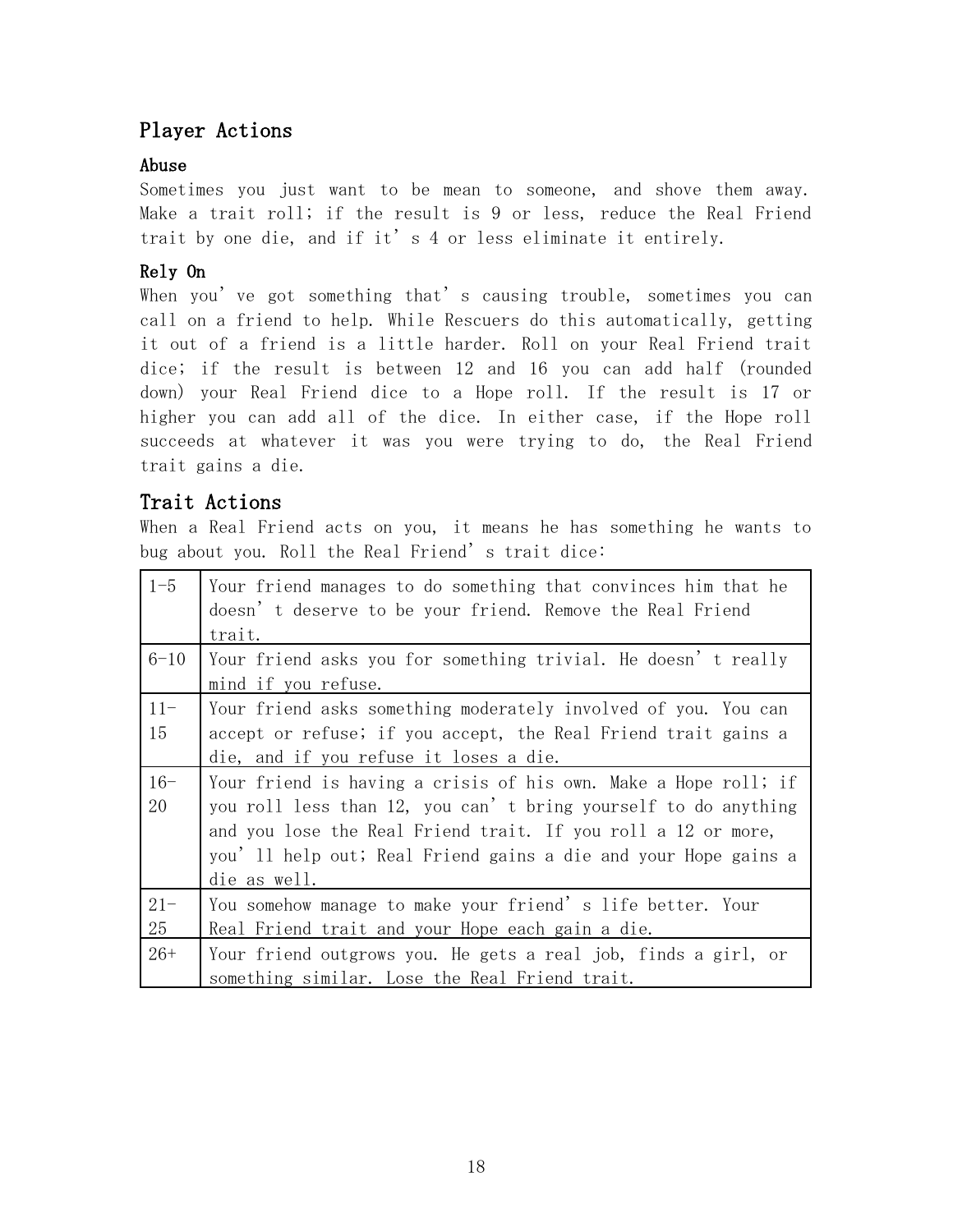## Rescuer

Someone has taken it upon themselves to save you from your hikikomoriness.

### Initialization

First, roll 1d10 on the little table below to determine the rescuer's general archetype. This also determines the starting trait dice.

|              | <b>Coaxing (3d10):</b> This person, who may be from one of those new     |
|--------------|--------------------------------------------------------------------------|
| <sup>5</sup> | volunteer organizations, is going to try to gently coax you out,         |
|              | and knows better than to push you too far.                               |
| $6-$         | <b>Crusader (2d10):</b> This person has some deep-rooted need to get you |
| -9           | out of hiding at all costs, and doesn't want to take no for an           |
|              | answer.                                                                  |
| 10           | Hypocrite (1d10): This person mostly just wants to associate with        |
|              | someone who's even more worthless and fucked up than themselves.         |

## Player Actions

#### Ignore

You emphatically ignore your Rescuer, and hope they'll go away. Make a roll on your Rescuer trait dice:

| 1-7   She gets discouraged; reduce your Rescuer trait by one die.   |
|---------------------------------------------------------------------|
| $ 8-16 $ She keeps at it. Nothing happens.                          |
| 17+   She only gets more determined. Increase your Rescuer trait by |
| one die.                                                            |

#### Probe

You try to figure out why this person is doing what they're doing. This is where the archetype comes into play. Roll your Rescuer trait dice, and follow the instructions below. This action can only be performed once on a given Rescuer.

- Coaxing: If the result is 9 or less, she gets discouraged and loses one die. If the result is 10 to 14, she turns out to be a very nice person who's helping out of the kindness of her heart. If the result is 15 or more, her story is inspiring and you gain a die of Hope.
- Crusader: If the result is 8 or less, your Rescuer gets discouraged and loses one die. If the result is 9-13, she explains her intentions in no uncertain terms. If the result is 14+, she explains herself and gains one die.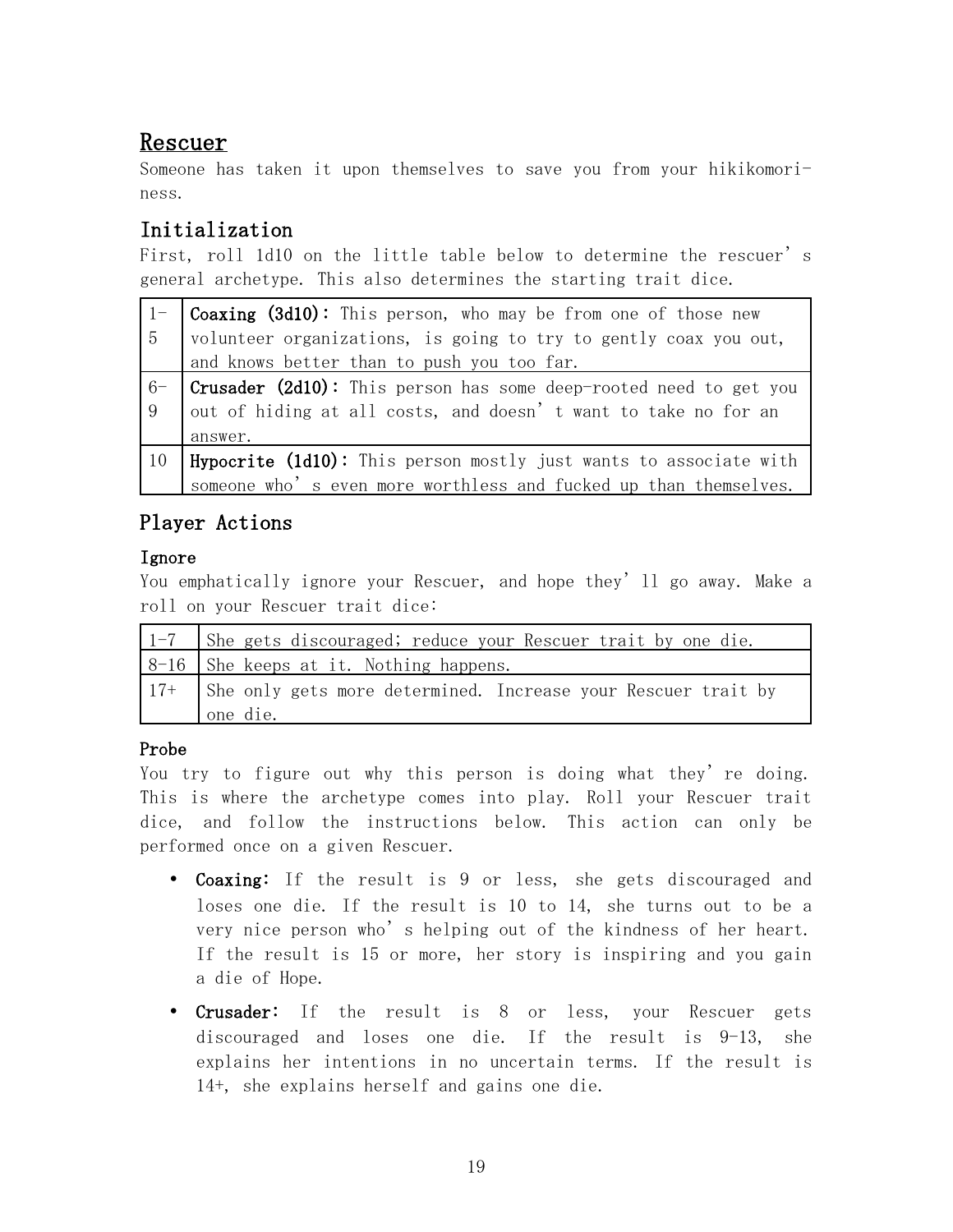• Hypocrite: If the result is 7 or less, your rescuer is revealed as a hypocrite. You can choose to either send her packing (get rid of this Rescuer trait) or convert her into a Real Friend trait (you pick the type; dice are as per the new Trait). If the result is 8 or more, she manages to deflect your questions or lie convincingly.

#### Rely On

When another trait is trying to do something that hurts you, you can choose to add your Rescuer's dice to your Hope, but this automatically adds one die to the Rescuer trait.

#### Scare Away

You deliberately try to do something scary and freakish to get your would-be rescuer to leave you alone. Pick one of your other Traits anything except Rescuer or Real Friend—and make an opposed roll between this Rescuer's dice and that Trait's dice.

| Trait<br>wins by<br>$10+$     | Your rescuer is terrified and leaves, never to return. Or at<br>least she decides you're just not worth it. Emboldened by<br>this victory, you raise the trait you used by one die. |
|-------------------------------|-------------------------------------------------------------------------------------------------------------------------------------------------------------------------------------|
| Trait                         | Your rescuer is disheartened, but doesn't give up just yet.                                                                                                                         |
| wins by                       | The Rescuer trait loses one die. If this pushes it down to                                                                                                                          |
| $5 - 9$                       | zero, then she really does go away.                                                                                                                                                 |
| Trait                         | Your rescuer is a bit weirded out, but still just as                                                                                                                                |
| wins by                       | determined.                                                                                                                                                                         |
| $1 - 4$                       |                                                                                                                                                                                     |
| Tie                           | Nothing happens.                                                                                                                                                                    |
|                               |                                                                                                                                                                                     |
| Rescuer<br>wins by<br>$1 - 4$ | Your rescuer is nonplussed.                                                                                                                                                         |
| Rescuer                       | Things backfire; your rescuer becomes that much more                                                                                                                                |
| wins by                       | determined. Add one die to your Rescuer trait.                                                                                                                                      |
| $5 - 9$                       |                                                                                                                                                                                     |
| Rescuer                       | Things backfire badly; your rescuer becomes that much more                                                                                                                          |
| wins by                       | determined (add another die to the Rescuer trait), and she                                                                                                                          |
| $10+$                         | shames you over the trait enough to force you to fix it                                                                                                                             |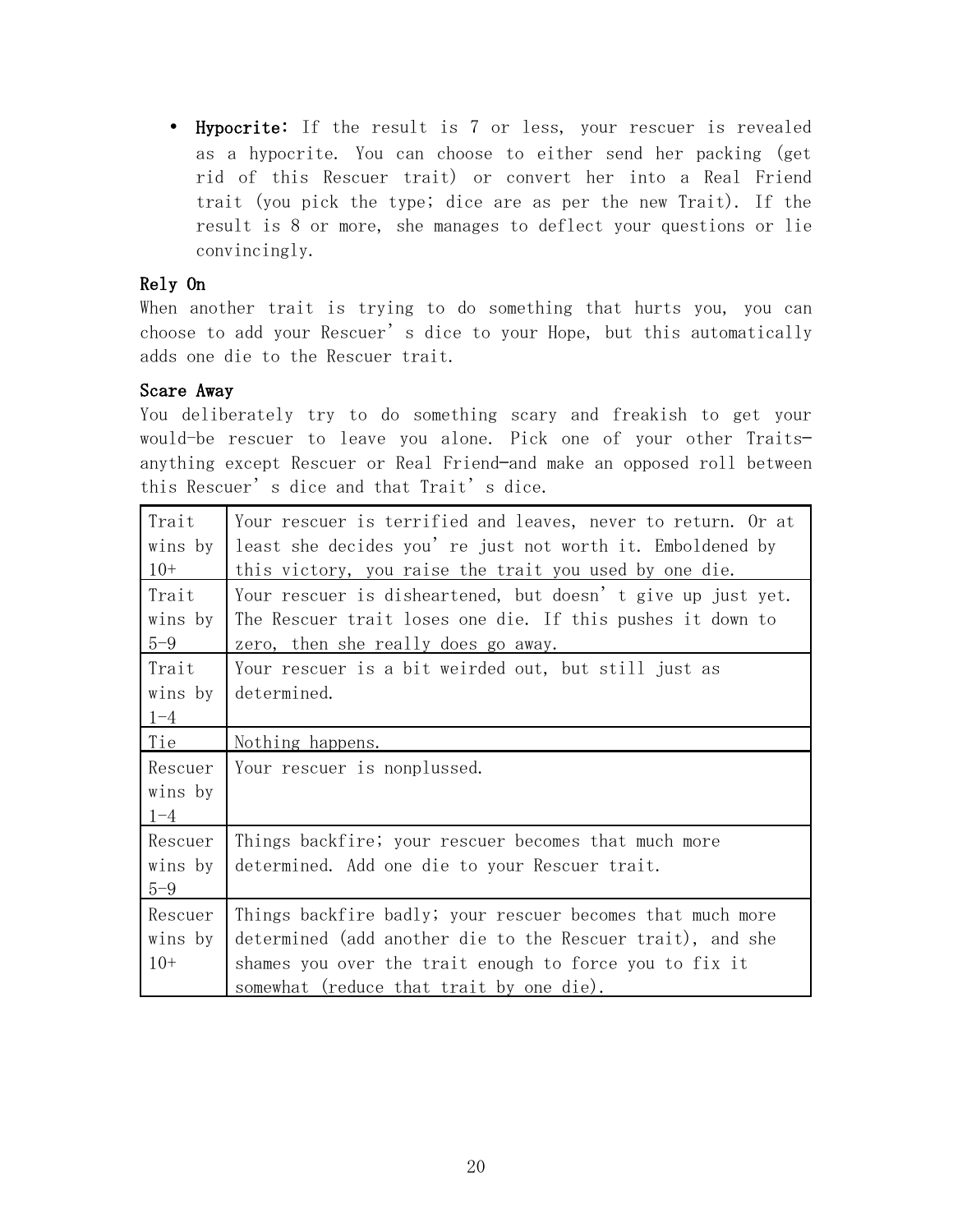## Trait Actions

A Rescuer's goal is, of course, to get you out of hiding. Roll your Hope and Rescuer dice and add them together, and check the following table. No, you can't combine this action with a Rely On.

| $1 - 8$ | In her efforts to make you reform yourself, your Rescuer              |
|---------|-----------------------------------------------------------------------|
|         | manages to make you feel like shit. Lose a die of Hope.               |
|         | $9-16$ Your Rescuer manages to annoy the hell out of you, and you try |
|         | to drive her off. Lose one die from your Rescuer trait.               |
|         | 17-24 Your Rescuer's efforts to cheer you up don't do a lot.          |
|         | 25-32 You feel a little better about yourself. Gain a die of Hope.    |
| $33+$   | Vou feel better about yourself, and your Rescuer is encouraged        |
|         | to keep trying. Both your Hope and your Rescuer trait gain a          |
|         | die.                                                                  |

## Suicidal Thoughts

Something has you thinking about killing yourself. Granted, you hardly ever go outside of the house, and it seems more and more like no one would notice.

### Initialization

Suicidal Thoughts' base trait level is 3d10. While you have this Trait, at the beginning of each day you must take some time to write down a possible method of suicide.

### Player Actions

### Cheer Up

You're going to try to convince yourself that life isn't that bad and you don't need to kill yourself. Make an opposed roll between your Hope and your Suicidal Thoughts. If Hope wins by 8 or more, Suicidal Thoughts loses a die. If Suicidal Thoughts wins by 10 or more, you lose a die of Hope.

### Trait Actions

When your Suicidal Thoughts come to the fore, naturally you start seriously considering committing suicide. Make an opposed roll between your Hope and Suicidal Thoughts; if the Suicidal Thoughts wins, perform the Suicide Attempt general action as usual.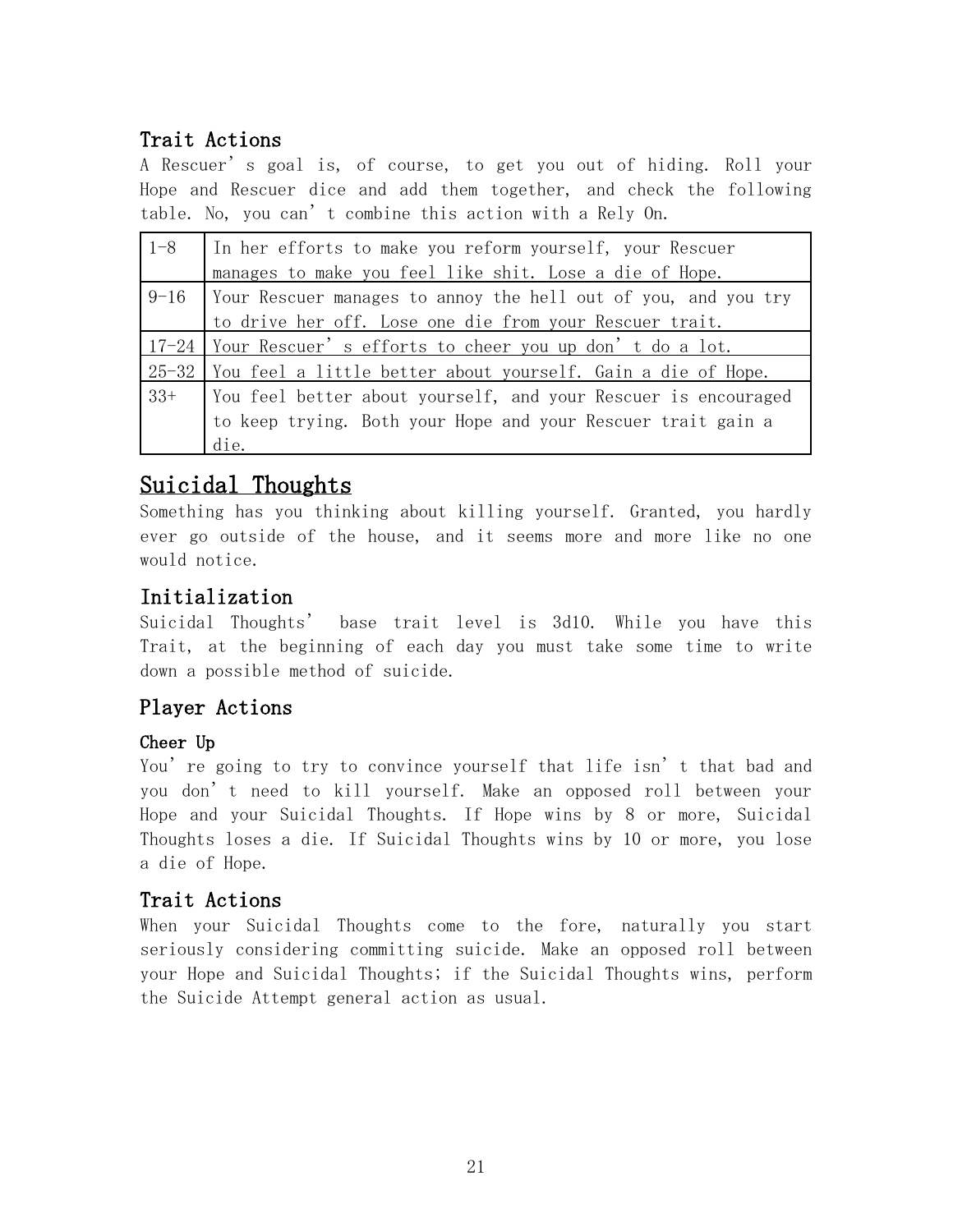## Vice

You've gotten into something that you probably shouldn't have, some kind of vice. As a hikikomori this means something you can do privately, which probably means some kind of drug, legal or otherwise.

### Initialization

Come up with a vice, preferably something that is by all accounts a pretty stupid thing to do. It starts at a rating of 3d10, or 4d10 if you think you've picked something especially addictive.

### Player Actions

#### Call It Quits

It takes a lot of strength to quit the habit, which makes that something very hard for you to do. Make an opposed roll between your Hope and your Vice.

| Hope wins   | In an incredible display of mental strength, you're     |
|-------------|---------------------------------------------------------|
| by $10+$    | able to quite your Vice, cold turkey. Remove the Vice   |
|             | and gain a die of Hope.                                 |
| Hope wins   | It's going to take some time to do this, but you're     |
| by $5^+$    | getting there. Lose one die from your Vice.             |
| Either wins | You're not getting anywhere, but at least you're        |
| by $0-4$    | trying.                                                 |
| Vice wins   | You manage to get off of it for a little while before   |
| $by 5+$     | relapsing. Lose a die of Hope.                          |
| Vice wins   | You can't bring yourself to stop, even for a few hours. |
| by $10+$    | Lose a die of Hope, and add a die to your Vice.         |

#### Indulge and Forget

You try to use your Vice as a way to blot out other things that are bothering you in your life. Pick any one trait, and roll that trait's dice against your Vice. If your Vice wins by 5 points, that trait loses a die. If it wins by 8 or more, your Vice also gains a die.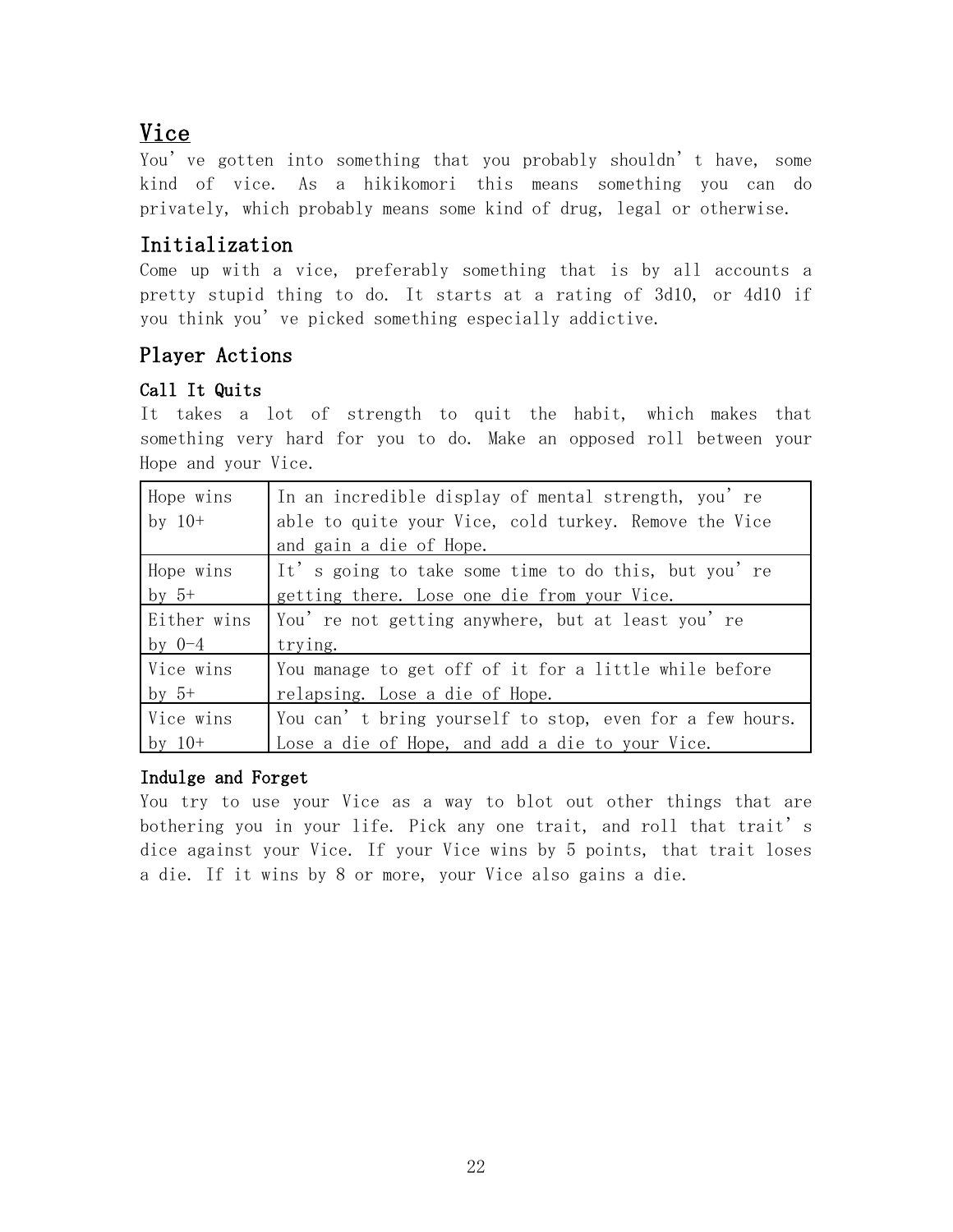## Trait Actions

Your Vice commands you to indulge, regardless of the cost. Make an opposed roll between your Hope and Vice.

| Vice wins<br>by $12+$ | You indulge your Vice way too much. Your Vice gains a die,<br>and you get a Health Problem related to it. If you already<br>have a Health Problem from your Vice, it gains a die<br>instead. |
|-----------------------|----------------------------------------------------------------------------------------------------------------------------------------------------------------------------------------------|
| Vice wins             | You indulge your Vice a lot, and get even more hooked.                                                                                                                                       |
| by $8+$               | Your Vice gains a die.                                                                                                                                                                       |
| Vice wins             | You indulge your Vice and it's really time-consuming.                                                                                                                                        |
| by $4^+$              | Lose one of your actions for today.                                                                                                                                                          |
| Tie                   | You indulge in your Vice, but at least you're taking it<br>easy.                                                                                                                             |
| Hope wins             | You resist your Vice, but you spend a long time being                                                                                                                                        |
| by $4+$               | tempted.                                                                                                                                                                                     |
| Hope wins             | You resist your Vice, and are on the mend. The Vice loses                                                                                                                                    |
| by $8+$               | one die.                                                                                                                                                                                     |
| Hope wins             | You resist your Vice, and are getting over it. The Vice                                                                                                                                      |
| by $12+$              | loses two dice.                                                                                                                                                                              |